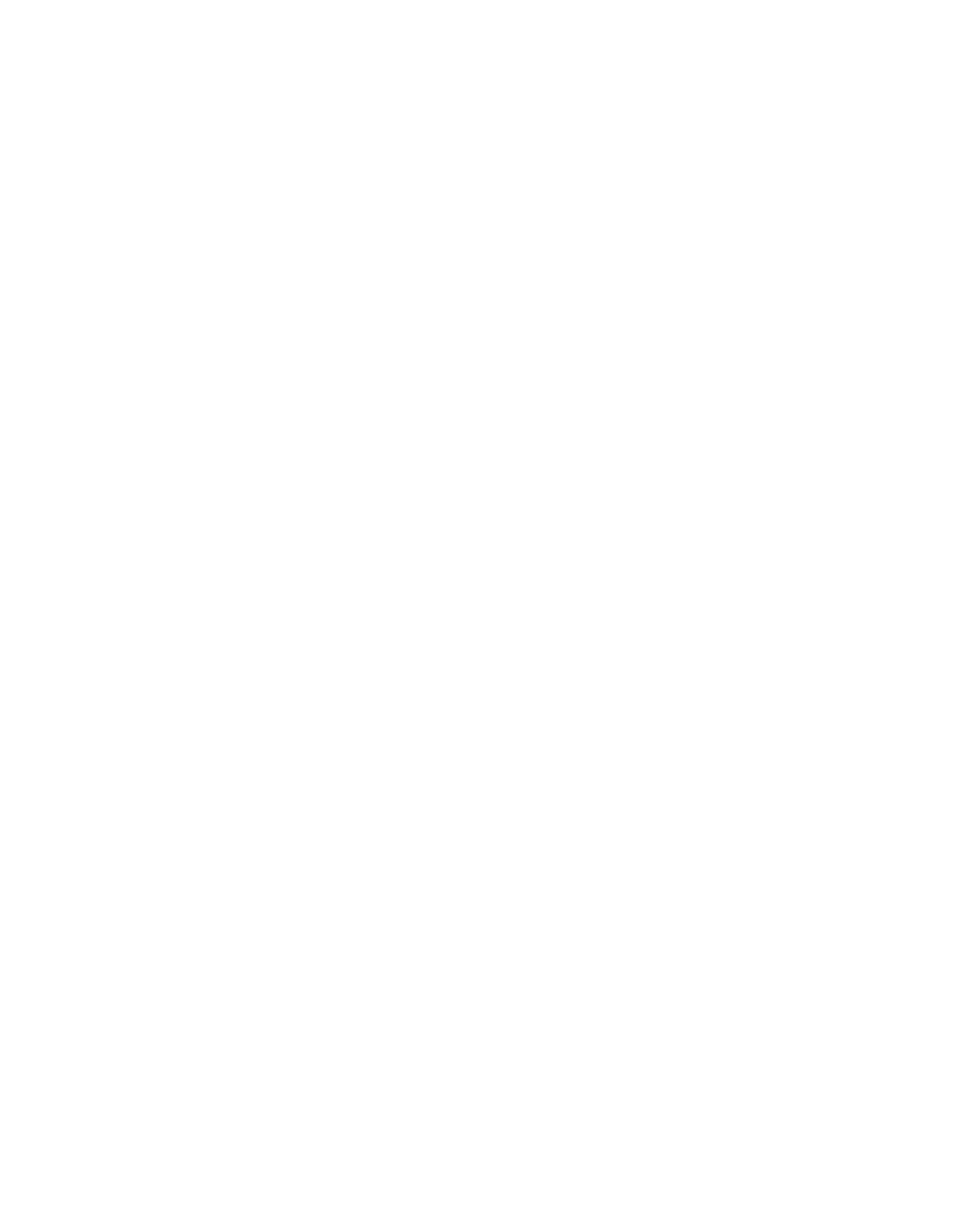#### 1. **Annual Report for the UN‐REDD National Programmes**

The Annual Report for the National Programmes (NPs) highlights progress over the twelve month period ending 31 December (1 January‐31 December). This progress is reported against the consolidated Annual Work Plan and Budget for 2016, as approved by the National Programme Steering Committee or Executive Board.

The report includes the following sections:

- 2. **National Programme Identification**
- 3. **Progress Reporting**
- 4. **Government and Non‐Government Comments**
- 5. **Results Matrix**
- 6. **Warsaw Framework for REDD+ and Associated UNFCCC Decisions**
- 7. **Financial Delivery**
- 8. **Adaptive management**
- 9. **Targeted Support**

The lead agency for each National Programme is responsible for coordinating inputs to the Annual Reports, and for ensuring all agency and counterpart perspectives have been collected ‐ in particular government and civil society organizations. The reports are reviewed and vetted by the agency teams, who provide quality assurance and recommendations to the national teams on articulating results and on adjustments to be made. It therefore follows an iterative process which serves to enhance the quality of the reports and enable a meaningful assessment of progress and identification of key lessons regarding knowledge exchange.

The Annual Report for the National Programmes should be submitted to the UN‐REDD Programme Secretariat (un-redd@un-redd.org) as per timeline indicated below.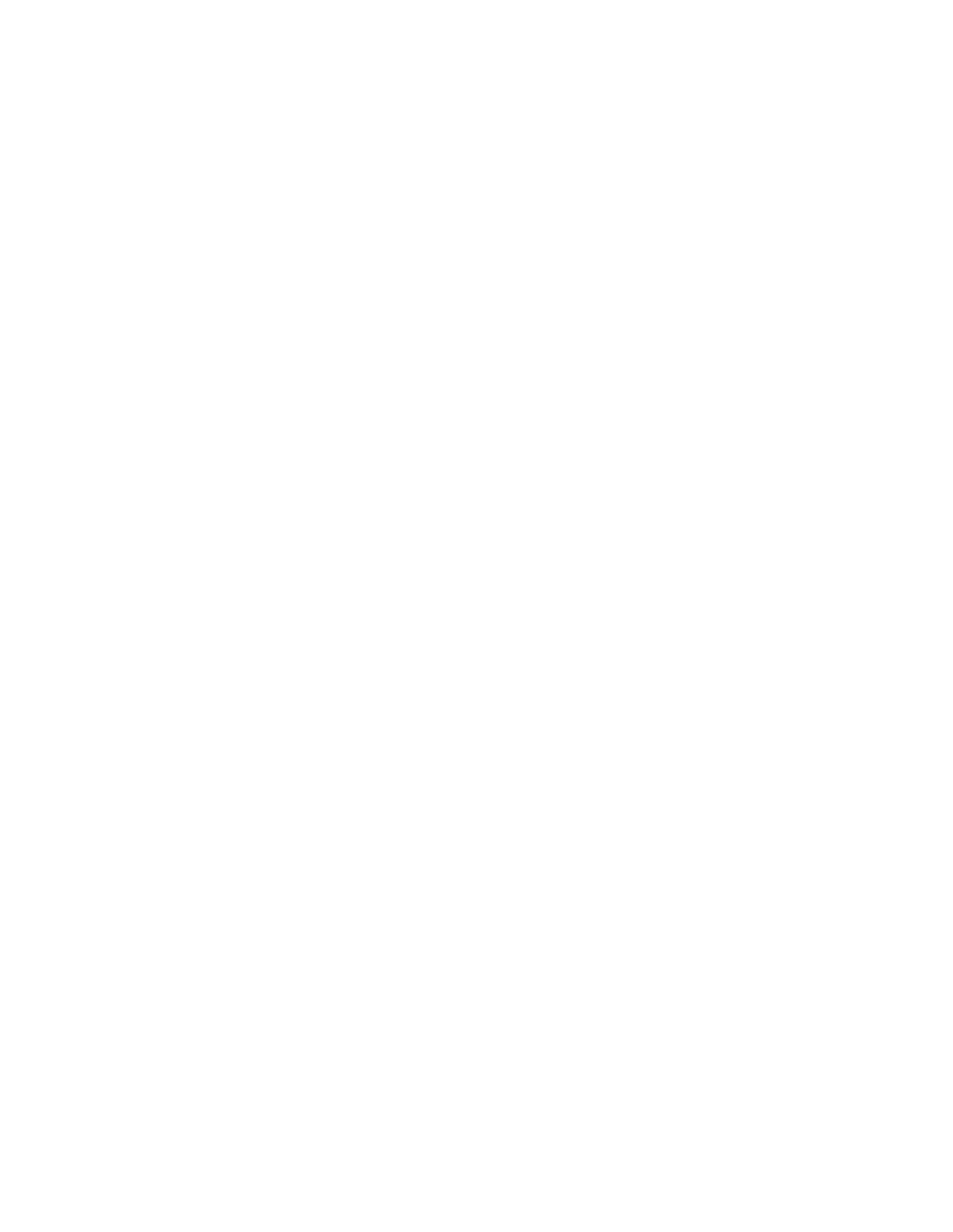#### **National Programme Identification**  $2.$

Please identify the National Programme (NP) by completing the information requested below. The Government Counterpart and designated National Programme focal points of the Participating UN Organizations are asked to provide their electronic signatures below, prior to submission to the UN-**REDD Secretariat.** 

| National Programme Title    | UN-REDD Bangladesh National Programme                              |  |
|-----------------------------|--------------------------------------------------------------------|--|
| Implementing Partners1      | <sup>1</sup> Forest Department (Ministry of Environment & Forests) |  |
| Participating Organizations | UNDP and FAO                                                       |  |

| <b>Project Timeline</b>                  |            |                                |                |  |  |
|------------------------------------------|------------|--------------------------------|----------------|--|--|
| <b>Programme Duration</b>                | 33 months  | Original End Date <sup>2</sup> | 01/04/2018     |  |  |
| <b>NPD Signature Date</b>                | 27/05/2015 | No-Cost Extension              | Not applicable |  |  |
| Date of First Fund Transfer <sup>3</sup> | 24/06/2015 | Current End Date               | 01/04/2018     |  |  |

|                            | Financial Summary (USD) <sup>4</sup>      |                                    |                                                           |
|----------------------------|-------------------------------------------|------------------------------------|-----------------------------------------------------------|
| <b>UN Agency</b>           | Approved Programme<br>Budget <sup>5</sup> | Amount<br>Transferred <sup>6</sup> | <b>Cumulative Expenditures</b><br>up to 31 December 20167 |
| <b>FAO</b>                 | 1,000,000                                 | 1,000,000                          | 205,021.00                                                |
| <b>UNDP</b>                | 1,150,000                                 | 1,150,000                          | 299,078.68                                                |
| <b>UNEP</b>                | n/a                                       | n/a                                | n/a                                                       |
| Indirect Support Cost (7%) | 150,500                                   | 150,500                            | 35,287.51                                                 |
| Total                      | 2,300,500                                 | 2,300,500                          | 539,387.19                                                |

|                                                      | Signatures from the designated UN organizations <sup>8</sup>       |             | Signature by the Government                                                                                                                                  |
|------------------------------------------------------|--------------------------------------------------------------------|-------------|--------------------------------------------------------------------------------------------------------------------------------------------------------------|
| <b>FAO</b>                                           | <b>UNDP</b>                                                        | <b>UNEP</b> | Counterpart                                                                                                                                                  |
| 3 0 42 2017                                          |                                                                    | n/a         |                                                                                                                                                              |
| Date and Name of Signatories in Full:                |                                                                    |             |                                                                                                                                                              |
| Dr Sue Lautze<br>FAO Representative<br>in Bangladesh | Mr. Sudipto Mukerjee<br>Country Director<br><b>UNDP Bangladesh</b> | n/a         | Md. Rakibul Hasan Mukul<br>National Project Director<br>UN-REDD Bangladesh National<br>Programme & Conservator of<br>Forests<br>Bangladesh Forest Department |

<sup>1</sup> Those organizations either sub-contracted by the Project Management Unit or those organizations officially identified in the National Programme Document (NPD) as responsible for implementing a defined aspect of the project.

2 The original end date as stated in the NPD.

7 The sum of commitments and disbursement

<sup>3</sup> As reflected on the MPTF Office Gateway http://mptf.undp.org.

<sup>4</sup> The financial information reported should include indirect costs, M&E and other associated costs. The information on expenditure is unofficial. Official certified financial information is provided by the HQ of the Participating UN Organizations by 30 April and can be accessed on the MPTF Office GATEWAY (http://mptf.undp.org/factsheet/fund/CCF00).

<sup>5</sup> The total budget for the entire duration of the Programme as specified in the signed Submission Form and NPD.

<sup>6</sup> Amount transferred to the participating UN Organization from the UN-REDD Multi-Partner Trust Fund.

<sup>8</sup> Each UN organization is to nominate one or more focal points to sign the report. Please refer to the UN-REDD Programme Planning, Monitoring and Reporting Framework document for further guidance.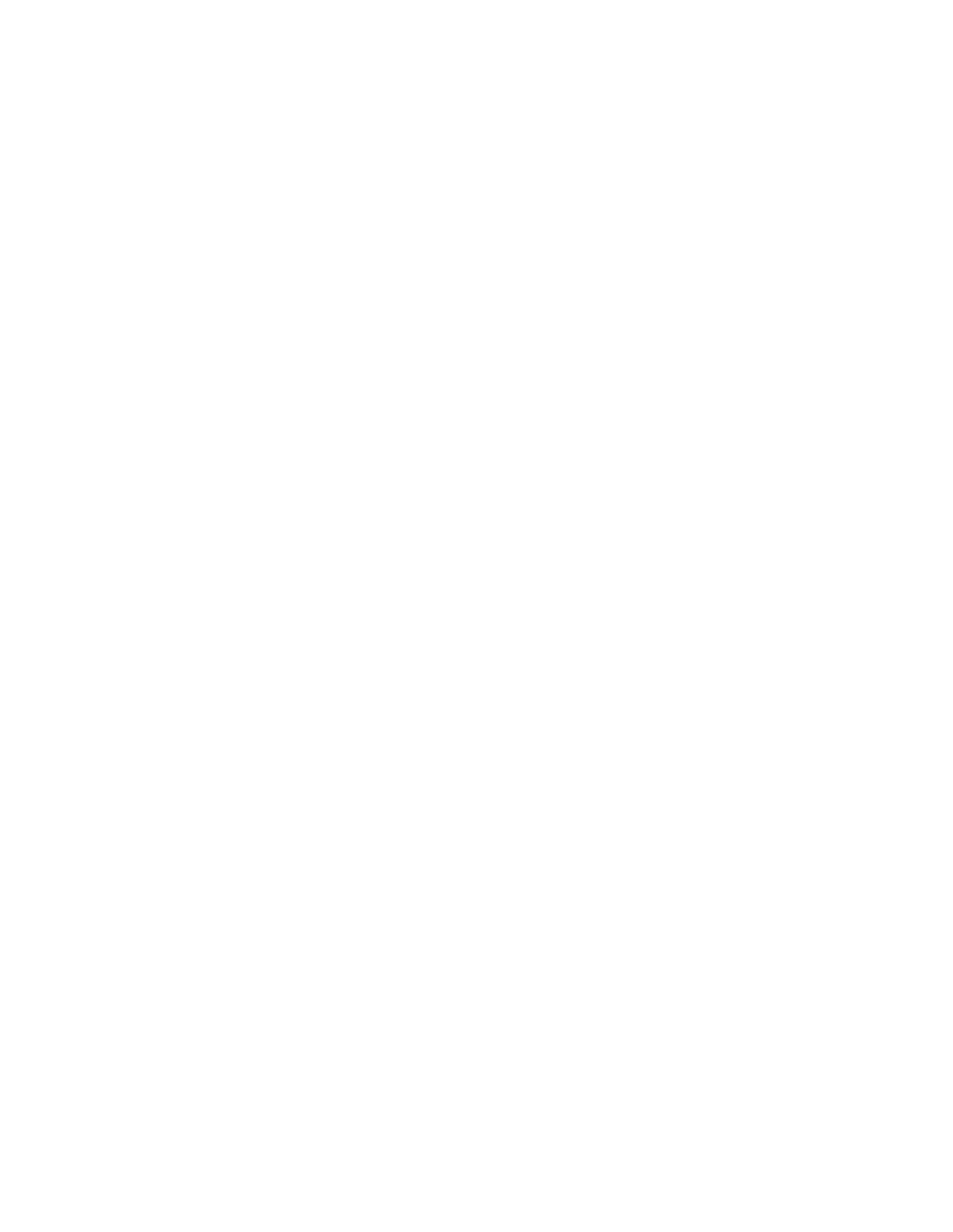#### 3. **Progress Reporting**

This section aims to summarize the progress and identify key achievements of the NP during the reporting period. Additionally, the section aims to identify key challenges and solutions/ lessons that could be shared with other countries. These will be used as input to the UN‐REDD consolidated annual report so please stick to the word limits.

### **Achievements**

Please provide a description of key achievements made by the NP in relation to the 4 pillars of the Warsaw Framework and how the NP has supported those. [250 words for each pillar]

#### **National REDD+ Strategy/Action Plan**

In 2016, the Drivers of Deforestation and Degradation study was completed, outlining the main drivers, their underlying causes, and the barriers to biomass enhancement. On the basis of this study, it was determined that Bangladesh's national REDD+ strategy should focus on drivers related to illegal felling, fuelwood collection, agricultural expansion, encroachment and poor governance. Appropriate policies and measures to address these drivers and barriers will be determined through national consultation processes and expert analyses in 2017 To facilitate efficient management of the REDD+ strategy development process, the REDD+ Cell was restructured, and it's ToR revised.

#### **Forest Reference Level (FRL)**

A methodology for historical forest cover change assessment was developed and satellite data was identified. The NP developed an Activity Database and built national capacity for remote sensing and GIS., in the process supporting the team for the Third National Communication (TNC) to the UNFCCC with advice and data for the LULUCF sector.

#### **National Forest Monitoring System (NFMS)**

As part of the NFMS, the NP started development of a forest information system for land cover and prepared a database of Emission Factors. The NP developed and is maintaining a reference system and archive for all the collected data, documents and maps relevant for the NFMS.

#### **Safeguards Information System (SIS)**

Although funding constraints meant that, initially, work on the development of a SIS was considered not feasible under the NP, a review of planned activities in 2017 will assess the potential to make progress on development of an SIS within the financial envelope of the programme.

#### **Awareness and Stakeholder Engagement Plan**

To address persistent misunderstandings and lack of awareness of REDD+ among key national stakeholders, the NP took advantage of available awareness materials of the UN‐REDD Programme in meetings, workshops and seminars, developed online and published new materials for information dissemination, started formulation of an Awareness and Stakeholder Engagement Plan, and facilitated processes to ensure meaningful representation of CSOs and IPs in the PEB and other national bodies related to REDD+.

### **Challenges and solutions**

Please provide a summary of the challenges faced and solutions put in place to address them. These could be of any nature, operational, good procedure, unsuccessful process that other countries could benefit from. [150 words]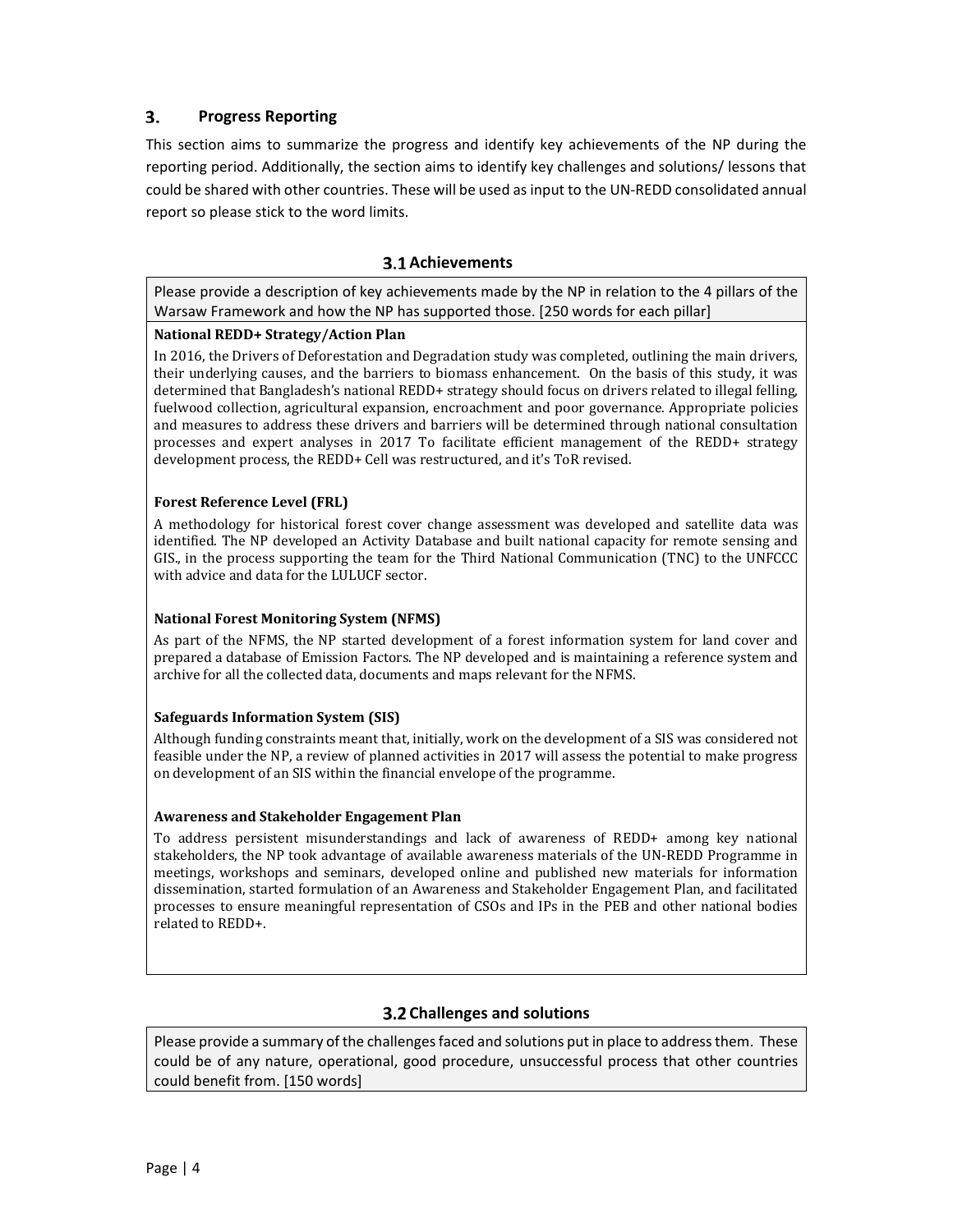The NP recruited a PMU Manager in November 2015 and completed recruitment of all positions by March 2016. The NP obtained approval from the government to initiate activities in June 2016. To make up for the time lost prior to receiving this approval, the NP is trying to expedite activities by shortening the periods estimated for studies and report preparation and conducting studies simultaneously where feasible.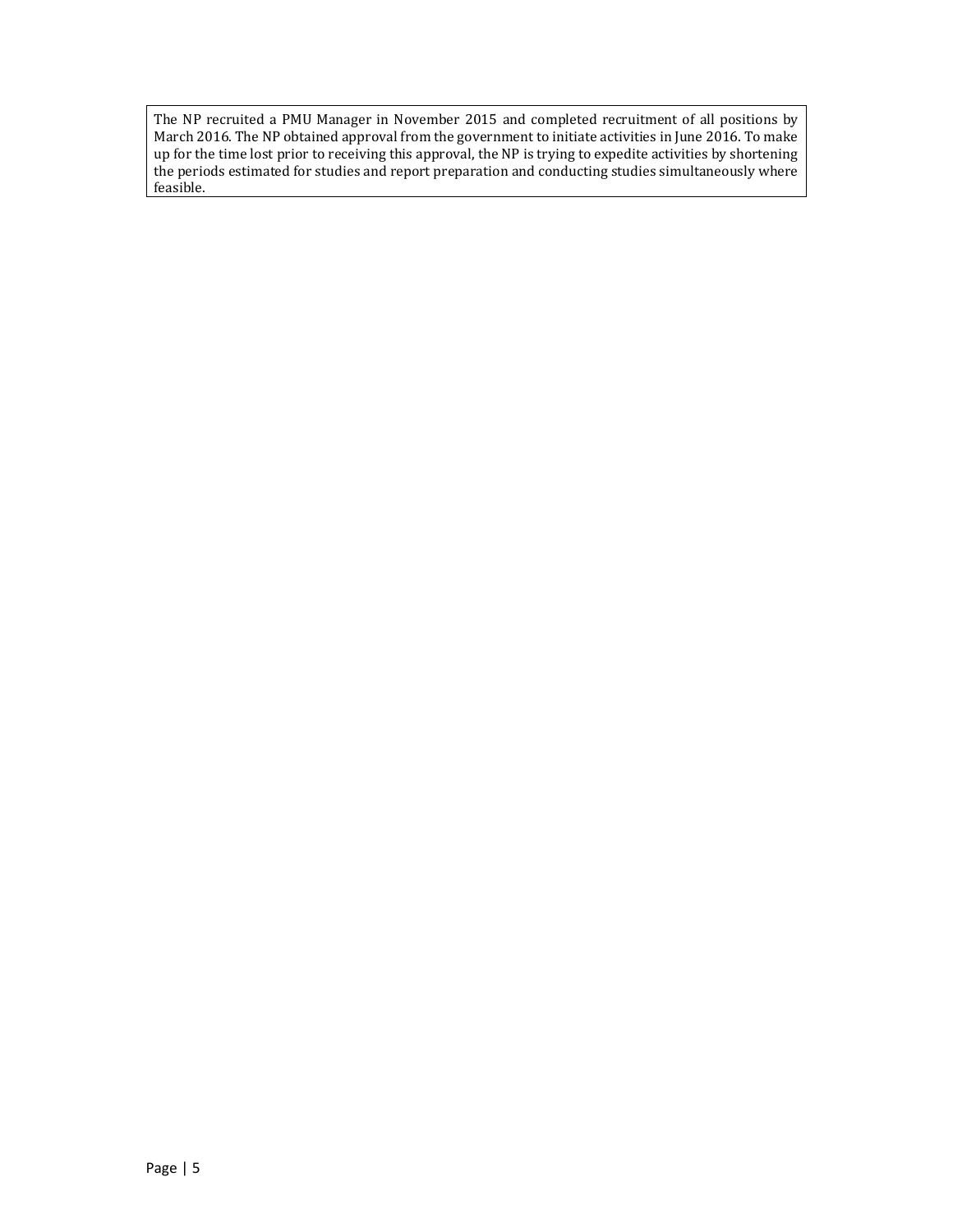#### 4. **Government & Non‐Government Comments**

This section provides the opportunity to capture government and civil society perspectives and provide additional or complementary information.

### **Government Comments**

Government counterparts to provide their perspective and additional complementary information not included in the overall progress assessment. [500 words]

The National Programme obtained government approval on 30<sup>th</sup> June 2016 to start its operation. As a result, the NP could not deliver intended results as envisioned in the Programme Document by the end of 2016. Despite, key progresses have been made to identify drivers of deforestation and forest degradation, methodological development of FRL, NFMS, capacity building trainings and raising awareness ofstakeholders.

Md. Rakibul Hasan Mukul National Project Director UN‐REDD Bangladesh National Programme & Conservator of Forests Bangladesh Forest Department Email: pd‐unredd@bforest.gov.bd

### **Non‐Government Comments**

Civil society stakeholders to provide their perspective and additional complementary information (Please request a summary from existing stakeholder committees or platforms). [500 words]

Bangladesh prepared a REDD+ Readiness Roadmap in 2012 but after the preparation of the document almost no significant action was taken except participation in some international workshops and meetings by the focal person. After launching of NP jointly by the UNDP and the GoB, at least four major initiatives were taken which included further screening and validation of drivers of deforestation through organizing several workshops involving relevant stakeholders in different forest types, identification of forest reference level, training of relevant staff on GIS/RS and supporting for third national communication. Moreover, the most important achievement of the NP is engaging important stakeholders especially the representative of ethnic communities and civil society organizations in the steering committee, which will help effective implementation of REDD+ program in Bangladesh. It has made the steering committee inclusive.

The NP has also taken a very good initiative through arranging a stakeholder analysis workshop where the participants could identify possible involvement of different stakeholders and their potential influence in implementing the REDD+ program in Bangladesh.

It is important to mention here that deforestation and degradation contributes to about 12‐17% of GHG emissions globally. Though emission of GHG from Bangladesh is insignificant with respect to global contribution, the deforestation rate of government‐managed forest in Bangladesh is unacceptably high. In a recent study conducted jointly by the Bangladesh Forest Department and the University of Maryland of USA, it was observed that the tree cover under government‐managed forest has reduced significantly (the highest being in Chittagong Hill Tracts which is about 56%) while tree cover in private land (non-forest areas) have increased by about 135,000 ha. This indicates that private sector is an important stakeholder for REDD+ and inclusion of representatives from the civil society organizations and ethnic community were absolutely necessary. NP has done it effectively.

Civil society is represented by the Arannayk Foundation (AF). The AF has already taken some pilot projects in Chittagong Hill Tracts to address the issue of deforestation and degradation. The AF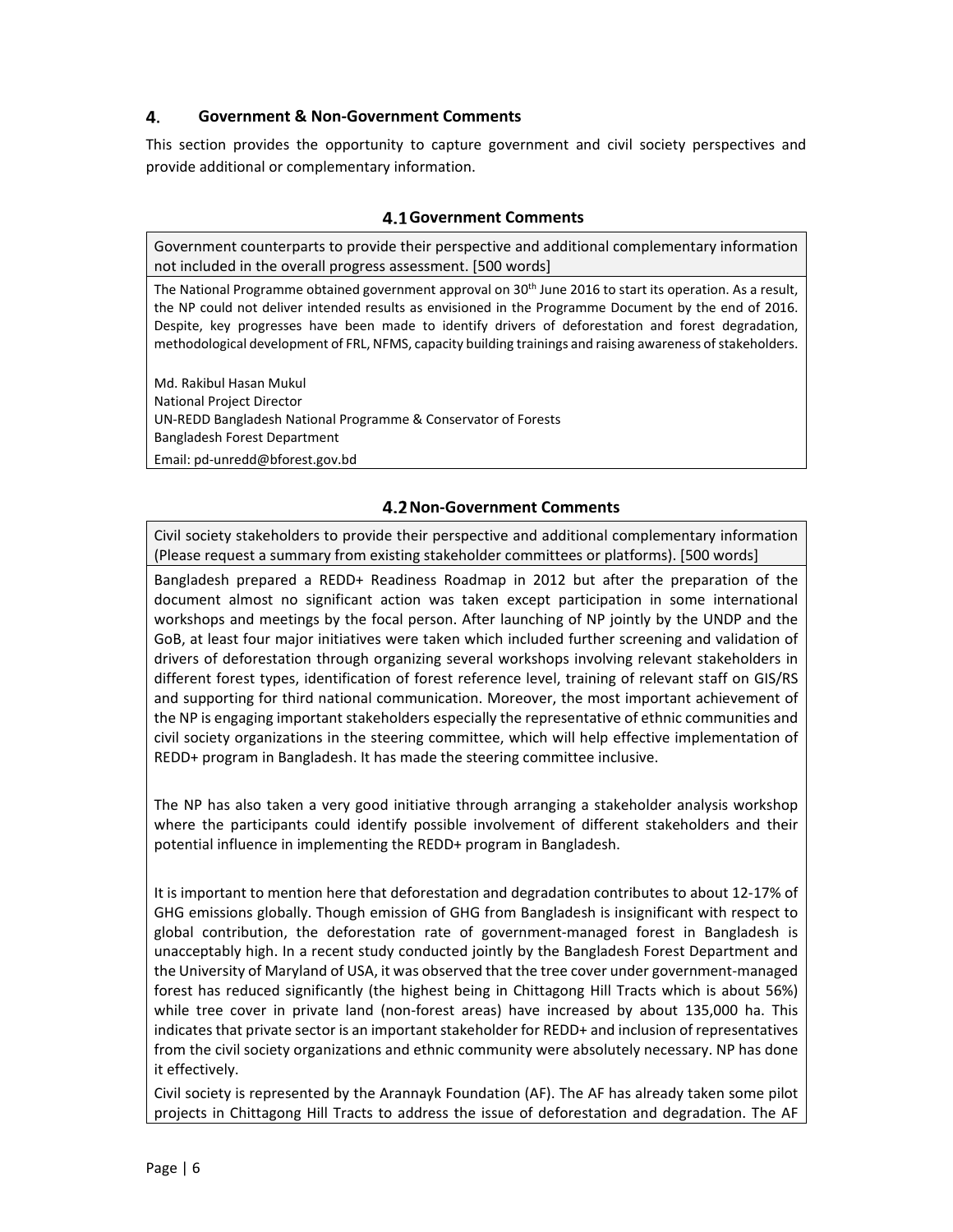effectively engaged ethnic communities of CHT to restore degraded forests using strategy of supporting forest dependent communities with alternative livelihood. Within six years, the degraded hills became green creating niche for wildlife. The communities started receiving income from fruits and bamboo from the third year. Now the income of each household from forests and other alternative income generating practices is more than BDT 50,000 from fruits and bamboo while it was only 20,000-25,000 at the beginning. Moreover, each household is using improved cooking stove which reduced their emission of carbon as well as respiratory diseases of women involved in cooking.

Under one pilot REDD+ project in CHT, the communities were trained in measuring tree volume of standing trees and collecting soil samples for assessment of carbon by the professionals. It was found that they could effectively use diameter tape and clinometer to measure height of trees. It helped them understanding their wood stock and carbon stock in the forests for possible dialogue with voluntary market of carbon trading.

Farid Uddin Ahmed

CSO Representative to the Programme Executive Board, UN‐REDD Bangladesh National Programme

& Executive Director Arannayk Foundation

Email: farid@arannayk.org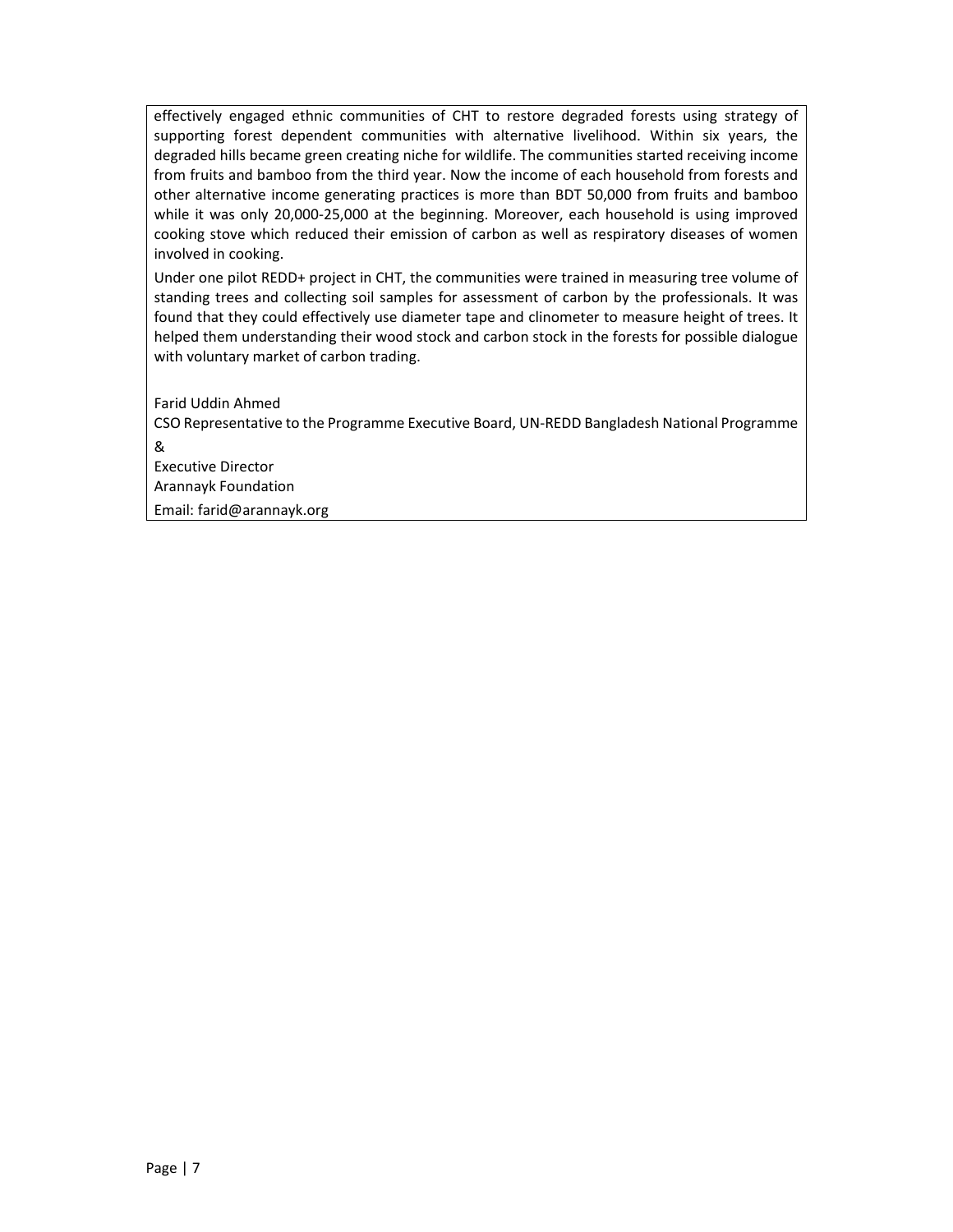#### 5. **Results Matrix**

The results matrix aims to measure progress made in the reporting year against annual targets for outputs indicated in the annual work plan for the year. If the log frame has been amended following <sup>a</sup> mid‐term review, this should be mentioned above the output table. For this section please provide:

- $\bullet$  For each outcome, please provide the outcome title. The intention is to report whether the programme is on track towards meeting its target, not to assess if target has been met. Based on the previous annual report, please tick the box below each outcome and provide <sup>a</sup> short summary of progress made. If the country has not yet produced an annual report, do not tick any box.
- For each output, please provide the output title and <sup>a</sup> summary of the progress towards achieving the specific output. Please list each performance indicator, the associated baseline and expected annual target for the output for this reporting year and <sup>a</sup> short narrative indicating progress against this annual target or deviation from plans.

|                                                                                                                                                                           | Outcome 1: Improved stakeholder awareness and effective stakeholder engagement                                                                                 |                                                                                                                                                                |                                                                                                                                                                                                                                                                                         |  |  |  |  |  |
|---------------------------------------------------------------------------------------------------------------------------------------------------------------------------|----------------------------------------------------------------------------------------------------------------------------------------------------------------|----------------------------------------------------------------------------------------------------------------------------------------------------------------|-----------------------------------------------------------------------------------------------------------------------------------------------------------------------------------------------------------------------------------------------------------------------------------------|--|--|--|--|--|
| $\Box$ Outcome Achieved;                                                                                                                                                  | $\Box$ On track to achieving this outcome;                                                                                                                     | <b>Expected minor delays</b>                                                                                                                                   | $\Box$ Expected significant delays                                                                                                                                                                                                                                                      |  |  |  |  |  |
|                                                                                                                                                                           |                                                                                                                                                                | Corrective measures in place                                                                                                                                   | $\Box$ Corrective measures in place                                                                                                                                                                                                                                                     |  |  |  |  |  |
| <b>Outcome Indicators</b>                                                                                                                                                 | <b>Baseline</b>                                                                                                                                                | <b>Annual Target</b>                                                                                                                                           | Progress Against Target                                                                                                                                                                                                                                                                 |  |  |  |  |  |
| Especially<br>non-government<br>Stakeholders are able to actively<br>REDD+ decision-<br>engage<br>in<br>making<br>using<br>processes<br>Consultation & Participation Plan | Some preliminary efforts and interests                                                                                                                         | By 20 months, evidence of CCP implementation                                                                                                                   | Stakeholder analysis has started<br>which will eventually lead into<br>Consultation and Participation Plan<br>formulation by April-May 2017.<br>Non-government stakeholders<br>have been identified and<br>representatives selection<br>facilitated for REDD+ management<br>structures. |  |  |  |  |  |
|                                                                                                                                                                           | Progress towards Outcome: Consultation and Participation Plan (CPP) is yet to be developed. A precursor to the CPP is Stakeholder Analysis study, which the NP |                                                                                                                                                                |                                                                                                                                                                                                                                                                                         |  |  |  |  |  |
|                                                                                                                                                                           |                                                                                                                                                                | commenced at the end of 2016. The PMU on 22-23 March 2016, facilitated self-selection CSO and IP members to sit in Programme Executive Board and other REDD+   |                                                                                                                                                                                                                                                                                         |  |  |  |  |  |
|                                                                                                                                                                           |                                                                                                                                                                | management bodies. This self-selection opened up avenue for participation of non-government stakeholders. Both the CSO and IP representatives attended the PEB |                                                                                                                                                                                                                                                                                         |  |  |  |  |  |
|                                                                                                                                                                           |                                                                                                                                                                | meeting and Inception Workshops, held in August 2016. CSOs and IPs have also nominated their representatives to the REDD+ Stakeholder Forum.                   |                                                                                                                                                                                                                                                                                         |  |  |  |  |  |

Please repeat this for all outcomes and outputs of the NP results framework.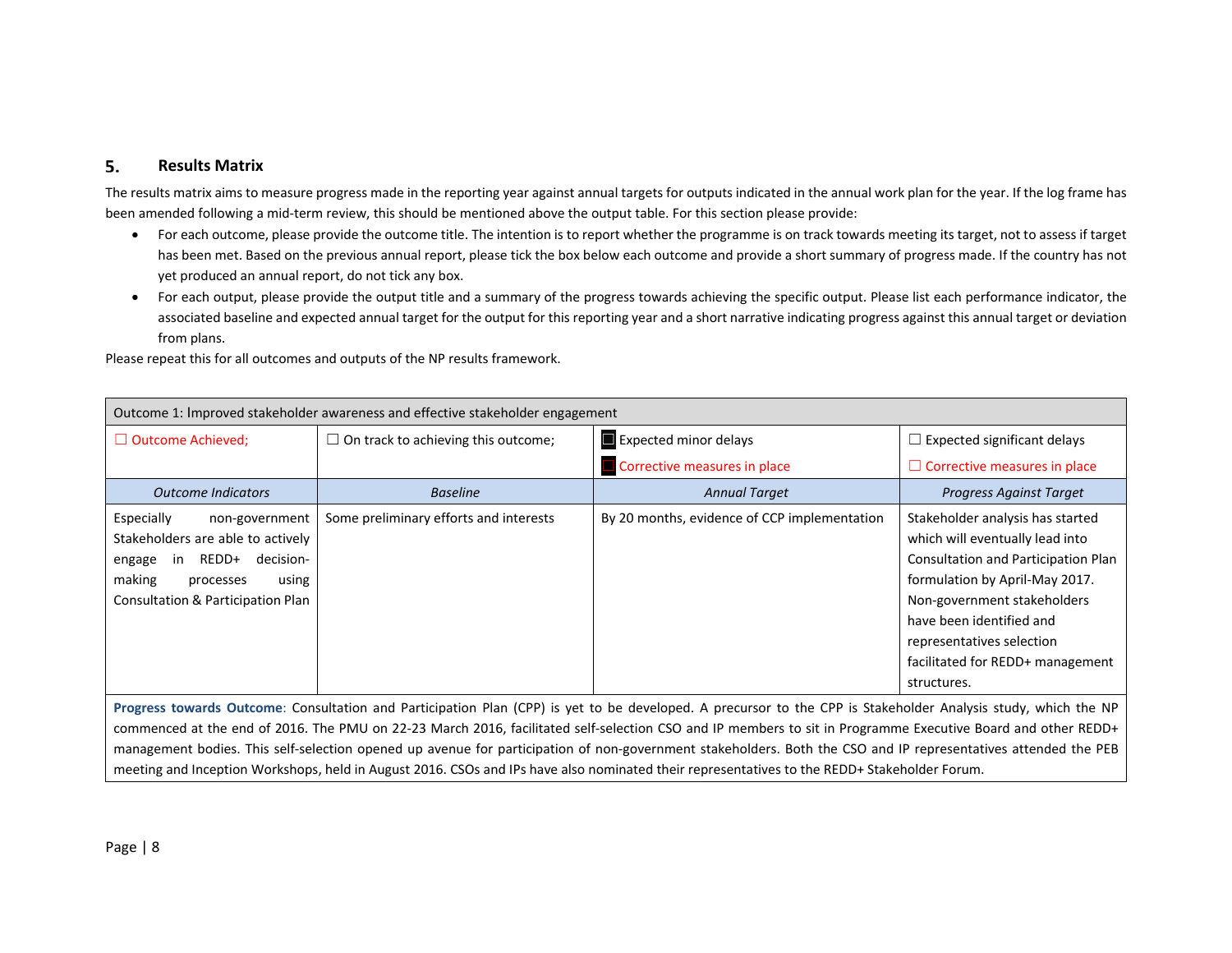| <b>Output 1.1: Public Awareness Raised</b>               |                                                      |  |                                                                                                                                                                                                                                                                                                                                                                                                       |  |                                                                                                                                                                                                                                                                                                                                                                                                                                                          |
|----------------------------------------------------------|------------------------------------------------------|--|-------------------------------------------------------------------------------------------------------------------------------------------------------------------------------------------------------------------------------------------------------------------------------------------------------------------------------------------------------------------------------------------------------|--|----------------------------------------------------------------------------------------------------------------------------------------------------------------------------------------------------------------------------------------------------------------------------------------------------------------------------------------------------------------------------------------------------------------------------------------------------------|
| <b>Output Indicators</b>                                 | <b>Baseline</b>                                      |  | <b>Annual Target</b>                                                                                                                                                                                                                                                                                                                                                                                  |  | <b>Progress Against Target</b>                                                                                                                                                                                                                                                                                                                                                                                                                           |
| Public awareness raised and<br>REDD+ website operational | None<br>No website/webpage on REDD+ in<br>Bangladesh |  | by 12 months website developed<br>$\bullet$<br>months REDD+ related<br>by $12$<br>$\bullet$<br>(leaflets,<br>notebook.<br>material<br>poster etc.) in circulation                                                                                                                                                                                                                                     |  | Separate pages for NP created at FD<br>website in English by Dec 2016;<br>content development on-going for<br>Bangla language.<br>English<br>Bangla and<br>one-pager<br>folder,<br>notebook.<br>brochure.<br>standing banner printed by July 30th<br>2016; Translation of available REDD<br>materials completed (Information<br>Brochure, FAQ, Misconceptions,<br>Glossary of Terms, COP decisions on<br>REDD+, REDD+ finance note), review<br>remained. |
|                                                          |                                                      |  | Progress towards Output: By December 2016 a set of pages was created in English on REDD+ activities in Bangladesh, hosted by the official Forest Department website.<br>ail in the second and the first through the second through the second through the second through the second through the second through the second through the second through the second through the second through the second |  |                                                                                                                                                                                                                                                                                                                                                                                                                                                          |

A tab was created named REDD+ in Bangladesh (http://www.bforest.gov.bd/), which leads to information in two categories; (1) REDD+ in Bangladesh and (2) REDD+ initiatives in Bangladesh. Materials with basic information on REDD+ and NP were developed, printed by June 2016. More awareness materials were developed by the end of the year but could not be printed. The NP distributed printed materials to 1200 people through various workshops and meetings.

| <b>Output 1.2: Consultation and Participation Plan Developed</b>                                                                                                                                       |  |                                                                                                                                |  |                                                                                                                        |  |                                                                                                                   |
|--------------------------------------------------------------------------------------------------------------------------------------------------------------------------------------------------------|--|--------------------------------------------------------------------------------------------------------------------------------|--|------------------------------------------------------------------------------------------------------------------------|--|-------------------------------------------------------------------------------------------------------------------|
| <b>Output Indicators</b>                                                                                                                                                                               |  | <b>Baseline</b>                                                                                                                |  | <b>Annual Target</b>                                                                                                   |  | <b>Progress Against Target</b>                                                                                    |
| Participation<br>Consultation<br>and<br>Plan (CPP) formulated                                                                                                                                          |  | includes process<br>Roadmap<br>for<br>Consultation<br>preparing<br>and<br>Participation Plan<br>No existing materials on REDD+ |  | by 14 months Consultation and<br>Participation Plan prepared.<br>by 16 months implementation of<br>Plan has commenced. |  | Stakeholder<br>study<br>analysis<br>commenced in December<br>2016.<br>which will lead into development of<br>CPP. |
| Progress towards Output: PMU hired consultant to develop CPP in October 2016. Stakeholder mapping exercise to started in August and a consultation workshop took<br>place at the end of November 2016. |  |                                                                                                                                |  |                                                                                                                        |  |                                                                                                                   |

| Outcome 2: National REDD+ strategy preparation supported |                                            |                                      |                                    |  |  |
|----------------------------------------------------------|--------------------------------------------|--------------------------------------|------------------------------------|--|--|
| □ Outcome Achieved;                                      | $\Box$ On track to achieving this outcome; | $\blacksquare$ Expected minor delays | $\Box$ Expected significant delays |  |  |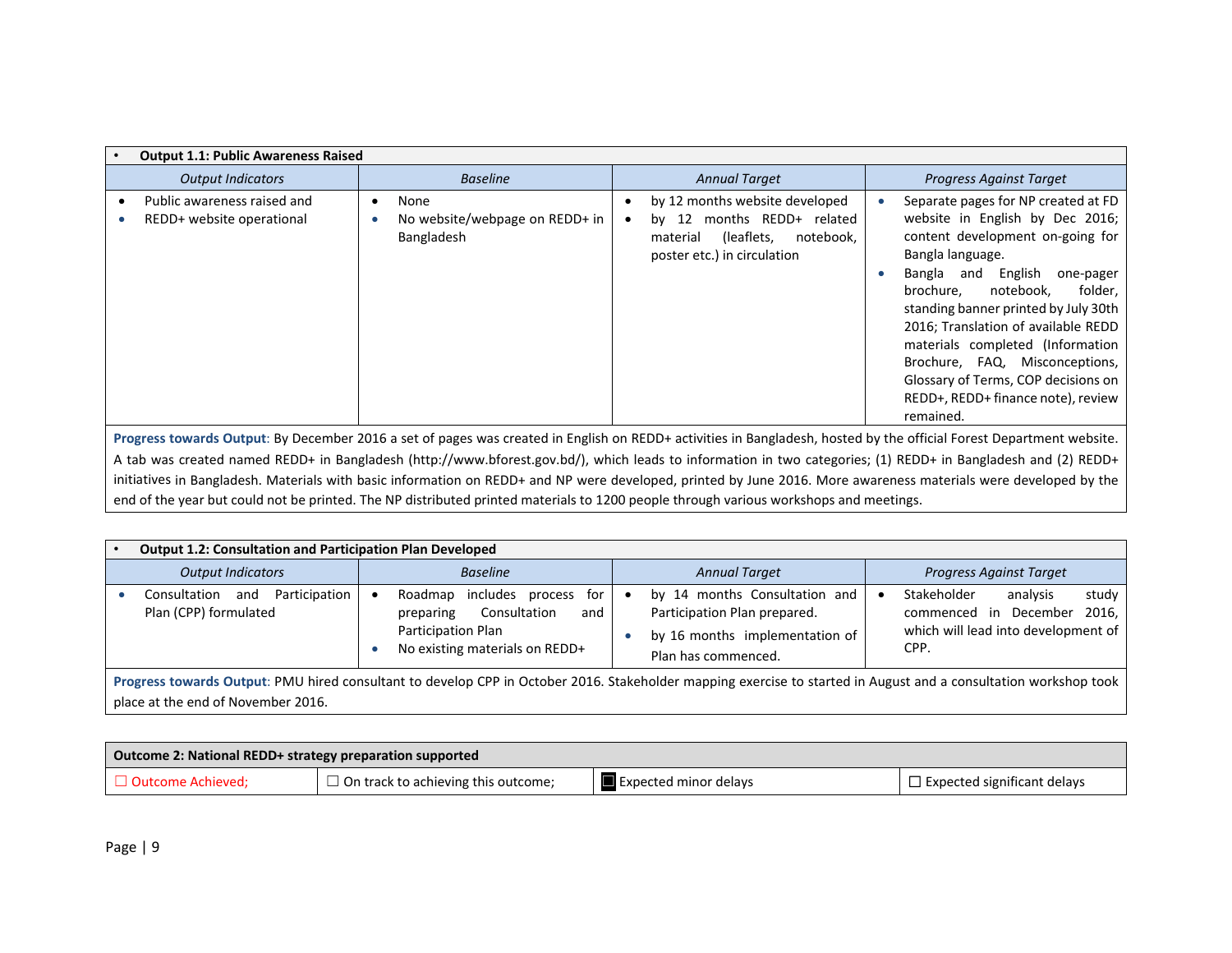|                                                                                                           |                 | $\Box$ Corrective measures in place                                                                                                                                                                                                                                                                         | $\Box$ Corrective measures in place |
|-----------------------------------------------------------------------------------------------------------|-----------------|-------------------------------------------------------------------------------------------------------------------------------------------------------------------------------------------------------------------------------------------------------------------------------------------------------------|-------------------------------------|
| <b>Outcome Indicators</b>                                                                                 | <b>Baseline</b> | <b>Annual Target</b>                                                                                                                                                                                                                                                                                        | <b>Progress Against Target</b>      |
| National<br>REDD+<br>Strategy<br>prepared with technical inputs<br>from the UN-REDD National<br>Programme | none            | By the end of NP                                                                                                                                                                                                                                                                                            |                                     |
|                                                                                                           |                 | Progress towards Outcome: The NP developed a set of awareness materials, commenced study on drivers of deforestation and forest degradation and stakeholder<br>analysis. The NP also facilitated meetings of the PEB, REDD+ Cell and MRV groups to have better coordination and ownership of the programme. |                                     |

|                              |                                                                                                                                  | Output 2.1: Strengthen legal, policy and legislative framework for REDD+  |  |                                                                             |  |                                |
|------------------------------|----------------------------------------------------------------------------------------------------------------------------------|---------------------------------------------------------------------------|--|-----------------------------------------------------------------------------|--|--------------------------------|
|                              | <b>Output Indicators</b>                                                                                                         | <b>Baseline</b>                                                           |  | <b>Annual Target</b>                                                        |  | <b>Progress Against Target</b> |
|                              | Legal and policy gaps identified,<br>legal, policy and legislative<br>framework strengthened through<br>stakeholder consultation | identified<br>drivers<br>preliminary<br>through stakeholder consultations |  | By 18 months study completed on<br>legal alignment of laws and<br>policies. |  | <b>None</b>                    |
| Progress towards Output: N/A |                                                                                                                                  |                                                                           |  |                                                                             |  |                                |

| Output 2.2: Drivers of deforestation and forest degradation identified                                                                                                                                                                                                                                                                                                                                                                                                                                                                                                                                                                                                                               |                                                                                  |                                                                                                                               |                                                                                          |  |  |
|------------------------------------------------------------------------------------------------------------------------------------------------------------------------------------------------------------------------------------------------------------------------------------------------------------------------------------------------------------------------------------------------------------------------------------------------------------------------------------------------------------------------------------------------------------------------------------------------------------------------------------------------------------------------------------------------------|----------------------------------------------------------------------------------|-------------------------------------------------------------------------------------------------------------------------------|------------------------------------------------------------------------------------------|--|--|
| <b>Output Indicators</b>                                                                                                                                                                                                                                                                                                                                                                                                                                                                                                                                                                                                                                                                             | <b>Baseline</b>                                                                  | <b>Annual Target</b>                                                                                                          | <b>Progress Against Target</b>                                                           |  |  |
| of<br><b>Drivers</b><br>and<br>causes<br>deforestation<br>forest<br>and<br>degradation identified                                                                                                                                                                                                                                                                                                                                                                                                                                                                                                                                                                                                    | identified<br>drivers<br>preliminary<br>stakeholder<br>through<br>consultations; | by 18 months national study<br>conducted to identify and assess<br>deforestation<br>drivers for<br>and<br>forest degradation; | Field study completed and a draft<br>report submitted by study team by<br>December 2016. |  |  |
| Progress towards Output: The study on Identification of Drivers of Deforestation and Forest Degradation was conducted from October to December 2016. The study<br>started with methodology validation workshop on 22nd October 2016 followed by 9 regional level workshops in different parts of the country up to 12th December 2016.<br>The consultant team has analyzed the results and submitted the draft report. The report identified drivers at the national level as well as by forest types. Based on the<br>study, it is clear that the country needs to address drivers like – illegal felling, fuelwood collection, agricultural expansion, encroachment, and poor governance to reduce |                                                                                  |                                                                                                                               |                                                                                          |  |  |

deforestation and forest degradation in the country.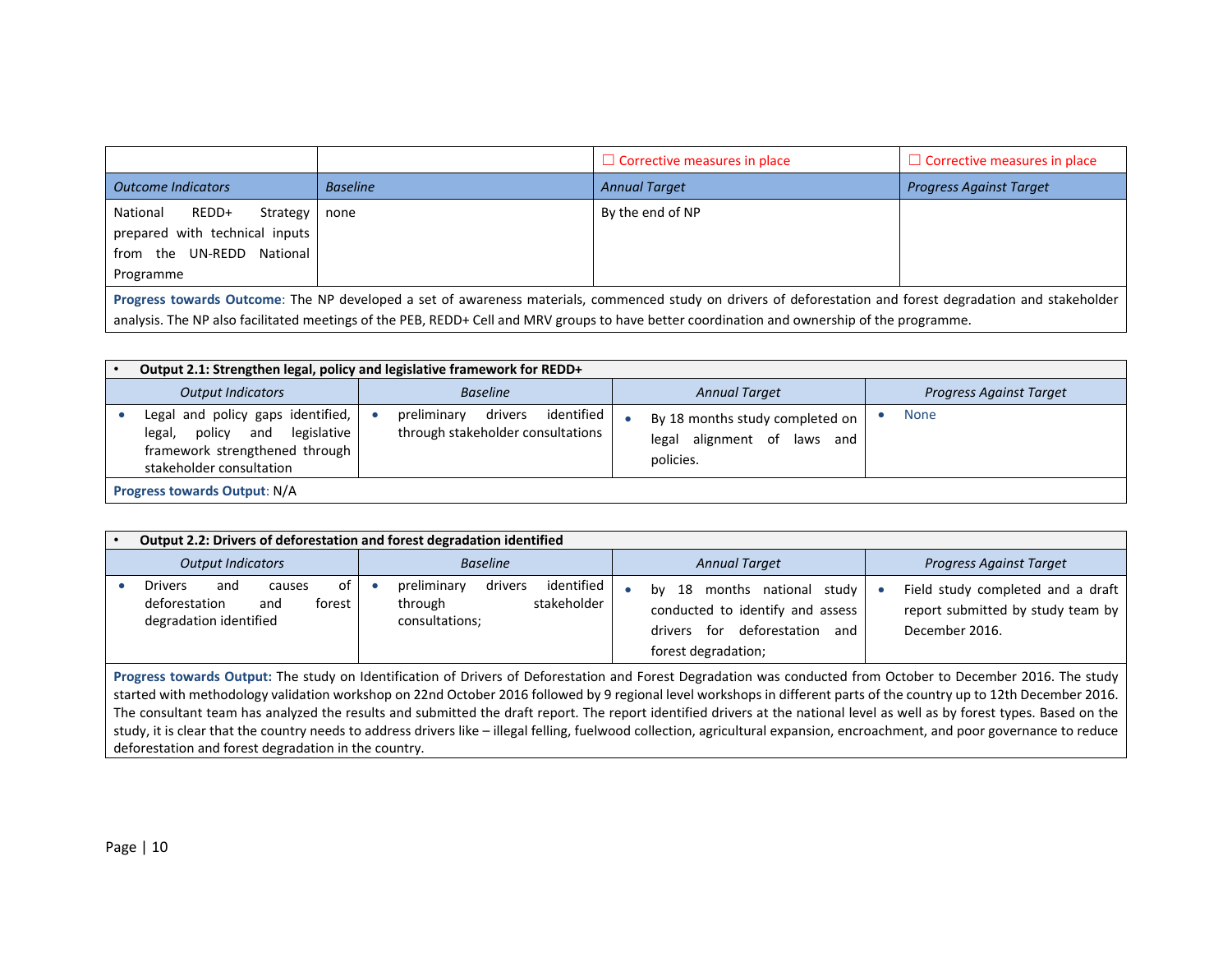| Output 2.3: Detailed understanding on the priority drivers of deforestation and forest degradation            |                                                                                                      |                                                                                                                                                                                                                                     |  |  |  |  |
|---------------------------------------------------------------------------------------------------------------|------------------------------------------------------------------------------------------------------|-------------------------------------------------------------------------------------------------------------------------------------------------------------------------------------------------------------------------------------|--|--|--|--|
| <b>Output Indicators</b>                                                                                      | <b>Baseline</b>                                                                                      | <b>Progress Against Target</b><br><b>Annual Target</b>                                                                                                                                                                              |  |  |  |  |
| Drivers of deforestation and forest<br>degradation prioritized                                                | preliminary<br>assessment<br>on<br>strategies through workshops and<br>preliminary design activities | The draft report prioritized some<br>drivers<br>months<br>of<br>- 19<br>bv<br>D&D however, consultation at<br>deforestation<br>forest<br>and<br>national level is necessary to come<br>degradation prioritized;<br>to an agreement. |  |  |  |  |
| Progress towards Output: the draft D&D report outlines a list of priority drivers - both direct and indirect. |                                                                                                      |                                                                                                                                                                                                                                     |  |  |  |  |

| Output 2.4: REDD+ strategies to address drivers of deforestation and forest degradation                                                                                                        |                                                                                                                                                                                                                                         |                                |  |  |  |  |  |
|------------------------------------------------------------------------------------------------------------------------------------------------------------------------------------------------|-----------------------------------------------------------------------------------------------------------------------------------------------------------------------------------------------------------------------------------------|--------------------------------|--|--|--|--|--|
| <b>Output Indicators</b>                                                                                                                                                                       | <b>Annual Target</b><br><b>Baseline</b>                                                                                                                                                                                                 | <b>Progress Against Target</b> |  |  |  |  |  |
| Different strategic options for<br>addressing drivers of deforestation<br>degradation,<br>forest<br>and<br>stakeholder<br>engagement,<br>technical approaches at District<br>level Identified; | preliminary<br>assessment<br>on<br>draft list of strategies prepared by<br>strategies through workshops and<br>20 months; by 2 years national<br>preliminary design activities<br>study completed to identify and<br>assess strategies; | <b>None</b>                    |  |  |  |  |  |
| <b>Progress towards Output: N/A</b>                                                                                                                                                            |                                                                                                                                                                                                                                         |                                |  |  |  |  |  |

|                                                                                                                                                                    | <b>Output 2.5: Operationalising REDD+ implementation</b>           |  |                                                                                                                                                                 |  |                                                                                                                                                                     |  |                        |      |                                |         |     |
|--------------------------------------------------------------------------------------------------------------------------------------------------------------------|--------------------------------------------------------------------|--|-----------------------------------------------------------------------------------------------------------------------------------------------------------------|--|---------------------------------------------------------------------------------------------------------------------------------------------------------------------|--|------------------------|------|--------------------------------|---------|-----|
|                                                                                                                                                                    | <b>Output Indicators</b>                                           |  | <b>Baseline</b>                                                                                                                                                 |  | <b>Annual Target</b>                                                                                                                                                |  |                        |      | <b>Progress Against Target</b> |         |     |
|                                                                                                                                                                    | REDD+ Cell and all committees<br>fully capacitated and operational |  | RSC, REDD+ Cell and TWGs working<br>on a preliminary and temporary<br>basis, not fully in line with<br>limited<br>and with<br>guidance,<br>operational capacity |  | RSC, RSF, REDD+ Cell and TWGs all<br>permanently established<br>and<br>functioning with full capacity and<br>resources (after 18 months).                           |  | REDD+<br>meetings held | Cell | ToR                            | revised | and |
| Progress towards Output: Progress was made with respect to REDD+ Cell only in terms of structure and TOR. The NP facilitated two meetings of REDD+ Cell in May and |                                                                    |  |                                                                                                                                                                 |  |                                                                                                                                                                     |  |                        |      |                                |         |     |
|                                                                                                                                                                    |                                                                    |  |                                                                                                                                                                 |  | November 2016. The members of REDD Cell incorporated additional members and revised their TOR. The NP targeted REDD+ Cell first as it is the key committee to carry |  |                        |      |                                |         |     |
|                                                                                                                                                                    | forward REDD+ activities and play key role in the absence of PMU.  |  |                                                                                                                                                                 |  |                                                                                                                                                                     |  |                        |      |                                |         |     |

• Output 2.6: Transparent system for national level management of REDD+ finances in place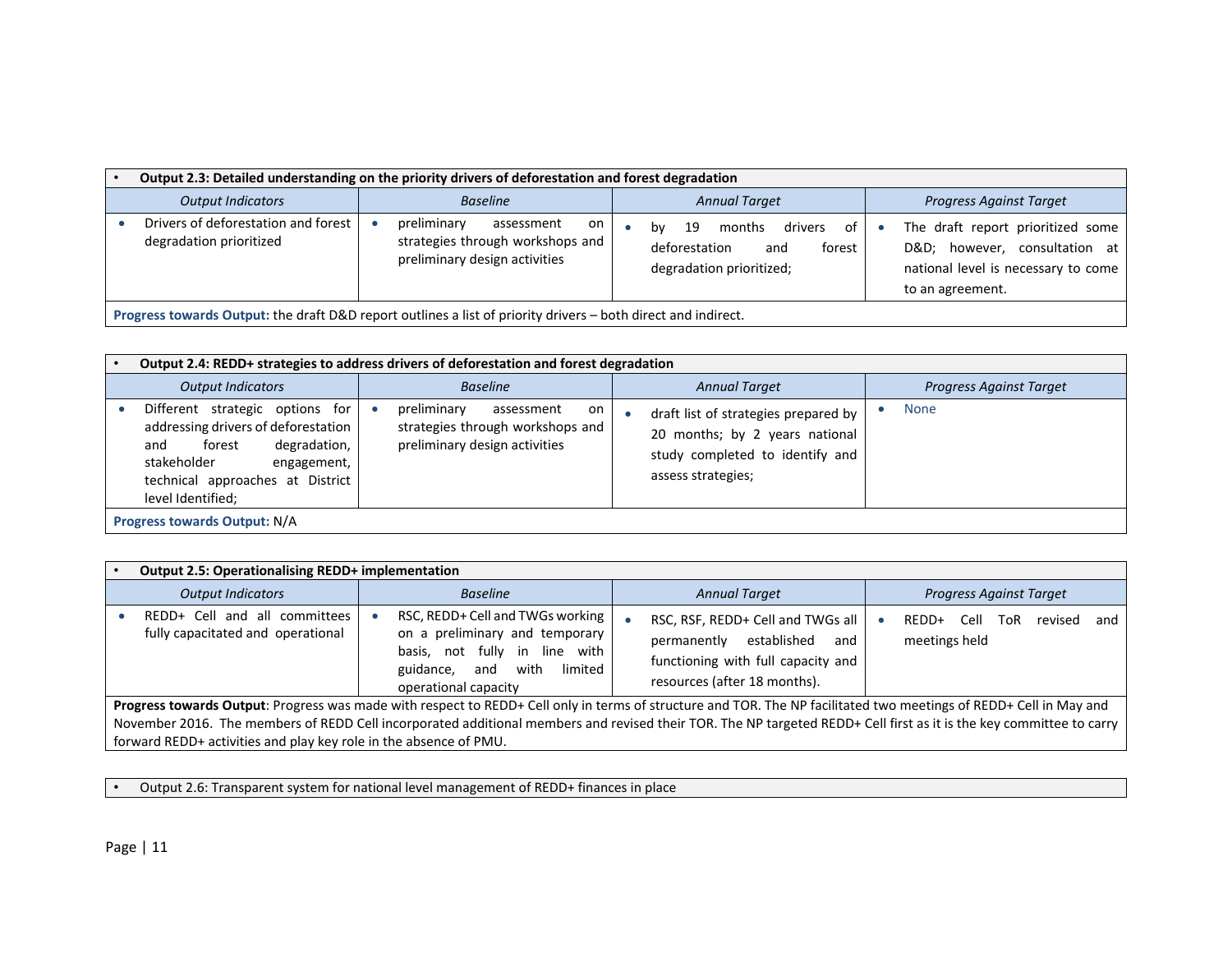| <b>Output Indicators</b>                               | <b>Baseline</b>                                                                                                                | <b>Annual Target</b>                                                                                                                                                                                        | <b>Progress Against Target</b> |  |  |  |  |
|--------------------------------------------------------|--------------------------------------------------------------------------------------------------------------------------------|-------------------------------------------------------------------------------------------------------------------------------------------------------------------------------------------------------------|--------------------------------|--|--|--|--|
| REDD+<br>Transparent system for<br>finances identified | Understanding is limited, no<br>management system in place,<br>although systems exist for other<br>funds with other objectives | After two years, mechanisms for<br>$\bullet$<br>receiving international<br>carbon<br>credits are fully designed and<br>being established- to international<br>standards and in line with REDD+<br>guidance. | None                           |  |  |  |  |
| <b>Progress towards Output: N/A</b>                    |                                                                                                                                |                                                                                                                                                                                                             |                                |  |  |  |  |

| Output 2.7: Transparent system for local distribution of REDD+ incentives |                                                                                                                                                                                                                                                     |                                |  |  |  |  |  |
|---------------------------------------------------------------------------|-----------------------------------------------------------------------------------------------------------------------------------------------------------------------------------------------------------------------------------------------------|--------------------------------|--|--|--|--|--|
| <b>Output Indicators</b>                                                  | <b>Baseline</b><br><b>Annual Target</b>                                                                                                                                                                                                             | <b>Progress Against Target</b> |  |  |  |  |  |
| Mechanism for REDD+ incentive<br>distribution identified.                 | No management system in place<br>After two years, mechanisms for<br>for REDD+, although systems exist<br>allocating incentives or benefits<br>for other funds with other<br>designed and standardised in line<br>objectives.<br>with REDD+ guidance | None                           |  |  |  |  |  |
| <b>Progress towards Output: N/A</b>                                       |                                                                                                                                                                                                                                                     |                                |  |  |  |  |  |

| Outcome 3: Capacities to develop and test National Forest Reference Emission Level (REL) and/or Forest Reference Level (RL) are in place                    |                                                 |                                     |                                     |  |  |  |  |
|-------------------------------------------------------------------------------------------------------------------------------------------------------------|-------------------------------------------------|-------------------------------------|-------------------------------------|--|--|--|--|
| $\Box$ Outcome Achieved;                                                                                                                                    | $\boxtimes$ On track to achieving this outcome; | $\Box$ Expected minor delays        | $\Box$ Expected significant delays  |  |  |  |  |
|                                                                                                                                                             |                                                 | $\Box$ Corrective measures in place | $\Box$ Corrective measures in place |  |  |  |  |
| <b>Outcome Indicators</b>                                                                                                                                   | <b>Baseline</b>                                 | <b>Annual Target</b>                | <b>Progress Against Target</b>      |  |  |  |  |
| N/A<br>Number<br>N/A<br>of<br>national or<br>sub-<br>none<br><b>FRLs</b><br>drafted<br>national<br>and<br>endorsed                                          |                                                 |                                     |                                     |  |  |  |  |
| Progress towards Outcome: Capacity of national government stakeholders enhanced through training events and advisory support on theory of FRLs. Preliminary |                                                 |                                     |                                     |  |  |  |  |

recommendations on key decisions and options for FRL methodologies under consideration by BFD. Country‐specific emission factors (EFs) and Activity Data (AD) prepared.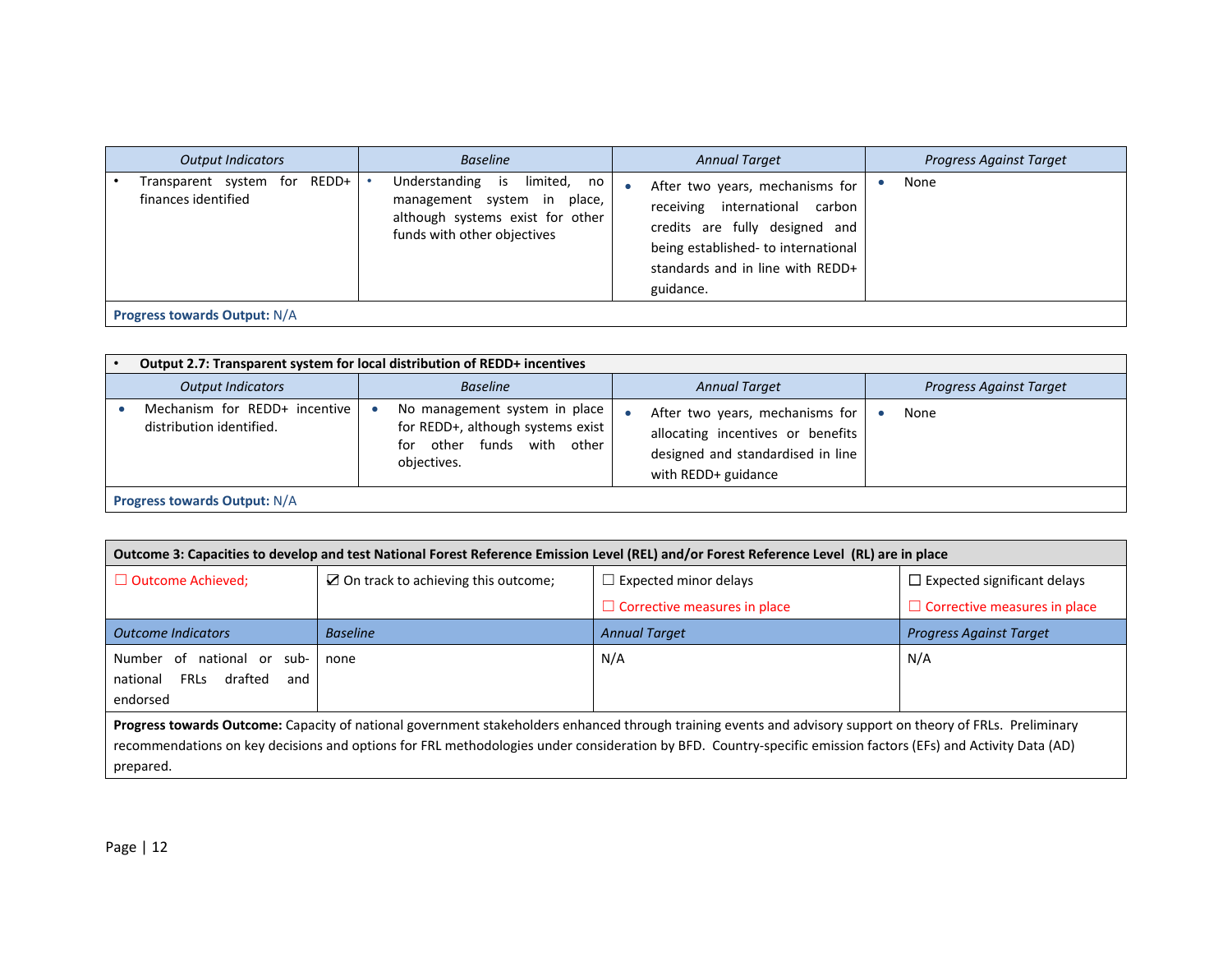| Output 3.1. Capacities for the development of Reference Emission Level strengthened                                                                                                                                                                                                                                                                                                                                                                                                                                                                                                                                                                              |                 |                                                              |                                                                                                                                                                                 |  |  |  |  |
|------------------------------------------------------------------------------------------------------------------------------------------------------------------------------------------------------------------------------------------------------------------------------------------------------------------------------------------------------------------------------------------------------------------------------------------------------------------------------------------------------------------------------------------------------------------------------------------------------------------------------------------------------------------|-----------------|--------------------------------------------------------------|---------------------------------------------------------------------------------------------------------------------------------------------------------------------------------|--|--|--|--|
| <b>Output Indicators</b>                                                                                                                                                                                                                                                                                                                                                                                                                                                                                                                                                                                                                                         | <b>Baseline</b> | <b>Annual Target</b>                                         | <b>Progress Against Target</b>                                                                                                                                                  |  |  |  |  |
| with<br>institutions<br>Number<br>of<br>capacities for developing REL/RLs<br>individuals<br>റf<br>with<br>Number<br>capacities for developing REL/RLs                                                                                                                                                                                                                                                                                                                                                                                                                                                                                                            | None<br>None    | By 24 months, 3 institutions<br>By 24 months, 15 individuals | 13 institutions (GO-7, University-<br>4, NGO-2) developed capacities<br>on developing REL<br>29 (Male-25, Female-4) persons<br>were trained for building the<br>capacity on REL |  |  |  |  |
| Progress towards Output: A stakeholder list of institutions relevant to FRLs/GHG inventory has been finalized and entered in project M&E database. In addition, a literature<br>review on previous capacity assessment initiatives on Ministry of Environment and Forests (MoEF) and its agencies has been prepared (Islam 2016). Training on REL was<br>conducted in November (Islam, Poultouchidou et al. 2016). To build the logistic capacity of Bangladesh Forest Department to develop nationally-specific EFs through the<br>Bangladesh Forest Inventory (BFI), a tender has been issued for procuring DGPS (Differential Geographic Positioning System). |                 |                                                              |                                                                                                                                                                                 |  |  |  |  |

| Output 3.2. National circumstances and historical data considered for RELs/RLs.                                                                                                                                                                                                                                                                                                                                                                                                                                                                                                                                                                                                                                                                                                                                                                                                                                                                                                     |                                                                                        |                                                                                                                                                                                                     |                                                                                                                              |  |  |  |
|-------------------------------------------------------------------------------------------------------------------------------------------------------------------------------------------------------------------------------------------------------------------------------------------------------------------------------------------------------------------------------------------------------------------------------------------------------------------------------------------------------------------------------------------------------------------------------------------------------------------------------------------------------------------------------------------------------------------------------------------------------------------------------------------------------------------------------------------------------------------------------------------------------------------------------------------------------------------------------------|----------------------------------------------------------------------------------------|-----------------------------------------------------------------------------------------------------------------------------------------------------------------------------------------------------|------------------------------------------------------------------------------------------------------------------------------|--|--|--|
| <b>Output Indicators</b>                                                                                                                                                                                                                                                                                                                                                                                                                                                                                                                                                                                                                                                                                                                                                                                                                                                                                                                                                            | <b>Baseline</b>                                                                        | <b>Annual Target</b>                                                                                                                                                                                | <b>Progress Against Target</b>                                                                                               |  |  |  |
| Report on national circumstances<br>Number of adjustment factors for<br>national circumstances<br>Number of years for<br>which<br>historical data are available                                                                                                                                                                                                                                                                                                                                                                                                                                                                                                                                                                                                                                                                                                                                                                                                                     | No report<br>No factors<br>Some existing data/information on<br>climate change impacts | By 18 months, assessment report<br>completed<br>By 18 months, two adjustment<br>factors calculated<br>By 24 months, 3 years of data<br>regarding historical forest trends<br>and drivers identified | Remote<br>sensing data and<br>the<br>methodology<br>identified<br>for<br>historical<br>assessment<br>forest<br>-of<br>trends |  |  |  |
| Progress towards Output: A literature review on the national circumstances of land use and forest policy of Bangladesh was initiated. The methodology for historical<br>assessment of forest degradation and deforestation is under development. Two potential methodological approaches have been initially selected and shared with BFD<br>(Jalal 2016). A database on country-specific Emission Factors (EF) for the LULUCF sector of Bangladesh and a report describing the EF with descriptive statistics has been<br>prepared (Poultouchidou, Islam et al. 2016). A database on activity data for the years-1976, 1996, 2000, 2004, 2005 and 2010) and a report describing the<br>harmonization and collection of the activity data has been developed for LULUCF sector of Bangladesh (Poultouchidou, Islam et al. 2016). A soil organic map for<br>Bangladesh using R software and harmonized world soil database has been developed (Poultouchidou, Chowdhury et al. 2016) |                                                                                        |                                                                                                                                                                                                     |                                                                                                                              |  |  |  |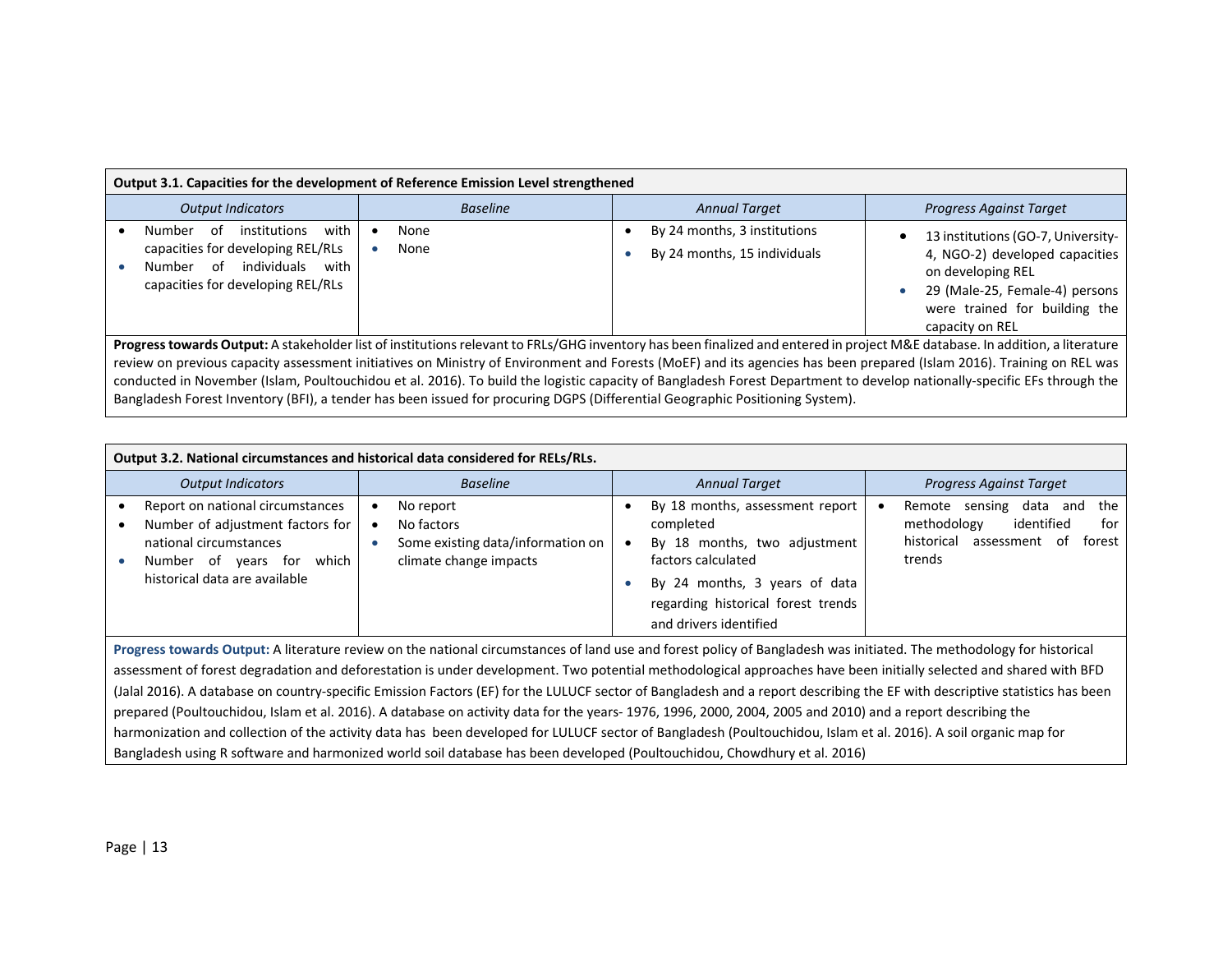| Output 3.3. RELs/RLs tested                                    |                 |                                                                                                                |                                |  |  |  |  |
|----------------------------------------------------------------|-----------------|----------------------------------------------------------------------------------------------------------------|--------------------------------|--|--|--|--|
| <b>Output Indicators</b>                                       | <b>Baseline</b> | <b>Annual Target</b>                                                                                           | <b>Progress Against Target</b> |  |  |  |  |
| Number of different RELs/RLs for<br>the forestry sector tested | None            | By 36 months, two REL / RLs have<br>been tested at pilot sites and data<br>are available at a central database | None                           |  |  |  |  |
| Progress towards Output: N/A                                   |                 |                                                                                                                |                                |  |  |  |  |

| Outcome 4: National Forest Information System can be used to Develop a National Greenhouse Gas Inventory for the Forest Sector                                     |                                                                                                      |                      |                                    |  |  |  |  |
|--------------------------------------------------------------------------------------------------------------------------------------------------------------------|------------------------------------------------------------------------------------------------------|----------------------|------------------------------------|--|--|--|--|
| $\Box$ Outcome Achieved;                                                                                                                                           | $\boxtimes$ On track to achieving this outcome;<br>$\Box$ Expected minor delays                      |                      | $\Box$ Expected significant delays |  |  |  |  |
|                                                                                                                                                                    | $\Box$ Corrective measures in place                                                                  |                      |                                    |  |  |  |  |
| <b>Outcome Indicators</b>                                                                                                                                          | <b>Baseline</b>                                                                                      | <b>Annual Target</b> | <b>Progress Against Target</b>     |  |  |  |  |
|                                                                                                                                                                    | GHG-I report for the forest sector<br>N/A<br>N/A<br>none                                             |                      |                                    |  |  |  |  |
| Progress towards Outcome: National capacity on GHG inventory implementation was enhanced through trainings on GHG-I for the LULUCF sector and the use of GIS tools |                                                                                                      |                      |                                    |  |  |  |  |
| and statistical and document referencing software. The NP also contributed to the reporting of Bangladesh's Third National Communication (TNC) to the UNFCCC,      |                                                                                                      |                      |                                    |  |  |  |  |
|                                                                                                                                                                    | specifically for the LULUCF sector. Emission factor database and Activity data generation initiated. |                      |                                    |  |  |  |  |

| Output 4.1: Capacities to implement the GHG inventory for the forest sector strengthened                                                                                                               |                                                                                                                    |  |                                                                                                                                                                                                                |  |                                                                                                                                                                                                                                                                                                                                                                                                                                      |  |  |
|--------------------------------------------------------------------------------------------------------------------------------------------------------------------------------------------------------|--------------------------------------------------------------------------------------------------------------------|--|----------------------------------------------------------------------------------------------------------------------------------------------------------------------------------------------------------------|--|--------------------------------------------------------------------------------------------------------------------------------------------------------------------------------------------------------------------------------------------------------------------------------------------------------------------------------------------------------------------------------------------------------------------------------------|--|--|
| <b>Output Indicators</b>                                                                                                                                                                               | <b>Baseline</b>                                                                                                    |  | <b>Annual Target</b>                                                                                                                                                                                           |  | <b>Progress Against Target</b>                                                                                                                                                                                                                                                                                                                                                                                                       |  |  |
| Number of trained personnel in<br>GHG inventory;<br>Arrangements<br>Institutional<br>for<br>GHG National Inventory system<br>established in FD;<br>GHG<br>Facilities<br>for<br>inventory<br>developed. | None<br>No institutional arrangements for<br>GHG-I for the forestry sector<br>Limited facilities for national GHG- |  | By 36 months, 15 government<br>personnel trained in GHG-I<br>months.<br>Bv<br>24<br>institutional<br>arrangement for GHG-I established<br>institutional<br>Bv<br>36<br>months.<br>capacity for GHG-I developed |  | 29 (Male-24, Female-5) government<br>trained on GHG-I<br>officials<br>for<br>(Birigazzi<br>2016,<br><b>LULUCF</b><br>Poultouchidou, Birigazzi et al. 2016)<br>LULUCF component included in TNC<br>(Poultouchidou, Islam et al. 2016).<br>Emission factor database on LULUCF<br>sector consisting of approximately<br>emission factors has been<br>1000.<br>developed (Poultouchidou, Islam et<br>al. 2016). Activity data generation |  |  |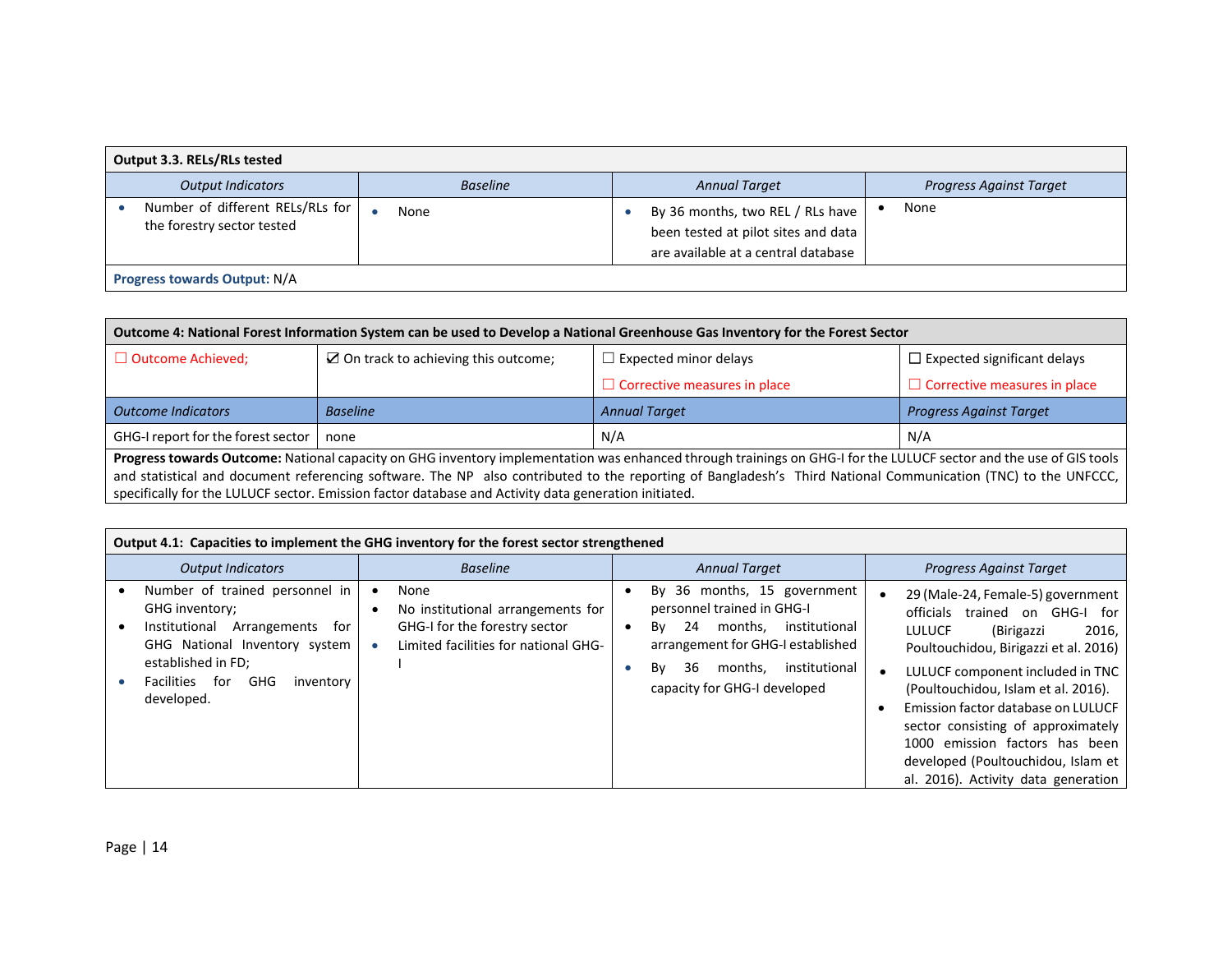|                                                                                                                                                                                  |  |  | for LULUCF sector initiated through<br>analysis of land cover change at five<br>hundred points (Poultouchidou,<br>Islam et al. 2016)                                |  |  |
|----------------------------------------------------------------------------------------------------------------------------------------------------------------------------------|--|--|---------------------------------------------------------------------------------------------------------------------------------------------------------------------|--|--|
|                                                                                                                                                                                  |  |  | <b>Progress towards Output:</b> MRV Technical Working Group (TWG) continued regular meetings throughout 2016. National capacity on GHG-I developed through training |  |  |
| events and workshops including: Data sharing, institutional arrangement and GHG emission estimation tools for the AFOLU sector of Bangladesh in December, (Male-36,              |  |  |                                                                                                                                                                     |  |  |
| Female-12) (Islam, Poultouchidou et al. 2016); GHG-I for Bangladesh Bureau of Statistics (BBS) in May (Male-9, Female-1) (Poultouchidou, Birigazzi et al. 2016); 'R' statistical |  |  |                                                                                                                                                                     |  |  |
| software in October and November, including on Soil Organic Map Preparation; QGIS training in September, total 15 participants (Male-12, Female-3) attended (Costello,           |  |  |                                                                                                                                                                     |  |  |
| Akhter et al. 2016); GHG-I for the LULUCF sector of Bangladesh in October (Male-9, Female-2) (Birigazzi 2016).                                                                   |  |  |                                                                                                                                                                     |  |  |

| <b>Output 4.2: Integrated forest information system developed</b>                                                                                                                                                               |                                                                                                                                                                             |  |                                                                                                                                                                                                                                                                                                                    |  |                                                                                                                                                                                                                                                               |  |
|---------------------------------------------------------------------------------------------------------------------------------------------------------------------------------------------------------------------------------|-----------------------------------------------------------------------------------------------------------------------------------------------------------------------------|--|--------------------------------------------------------------------------------------------------------------------------------------------------------------------------------------------------------------------------------------------------------------------------------------------------------------------|--|---------------------------------------------------------------------------------------------------------------------------------------------------------------------------------------------------------------------------------------------------------------|--|
| <b>Output Indicators</b>                                                                                                                                                                                                        | <b>Baseline</b>                                                                                                                                                             |  | <b>Annual Target</b>                                                                                                                                                                                                                                                                                               |  | <b>Progress Against Target</b>                                                                                                                                                                                                                                |  |
| Central forest Information system<br>database in RIMS Unit,<br>of<br>Number<br>government<br>institutions linked by Data sharing<br>agreements,<br>and<br>Forest<br>management<br>monitoring system and guidelines<br>developed | information<br>Inadequate<br>forest<br>system<br>None<br>Limited<br>monitoring system<br>or<br>guidelines                                                                   |  | By 24 months, one online forest<br>database<br>information system<br>developed and hosted at RIMS unit<br>months, data sharing<br>By 12<br>agreement signed between four<br>institutions<br>By 36 months, national forest<br>management information system<br>operational, with guidelines for<br>data collection, |  | (DSA)<br>Data sharing agreement<br>signed with SRDI, BBS and BFD<br>Two technical reports (guidelines)<br>for<br>national<br>forest<br>developed<br>management information system<br>(Akhter.<br>Jalal et<br>2016,<br>al.<br>Franceschini, Igbal et al. 2016) |  |
|                                                                                                                                                                                                                                 | <b>Progress towards Output:</b> Capacity built of MoEF and BFD staff on use of online archiving system for Bangladesh Forest Information System (BFIS), through training on |  |                                                                                                                                                                                                                                                                                                                    |  |                                                                                                                                                                                                                                                               |  |

**Progress towards Output:** Capacity built of MoEF and BFD staff on use of online archiving system for Bangladesh Forest Information System (BFIS), through training on 'Document Referencing using EndNote Referencing System' in August (Male‐5, Female‐3) (Poultouchidou 2016). NFI archive system (mass storage) has become accessible to RIMS unit of BFD, LoA signed with National Research Council of Italy for technical assistance to BFD for development of BFIS, with support from Bangladesh Computer Council, and work initiated in December.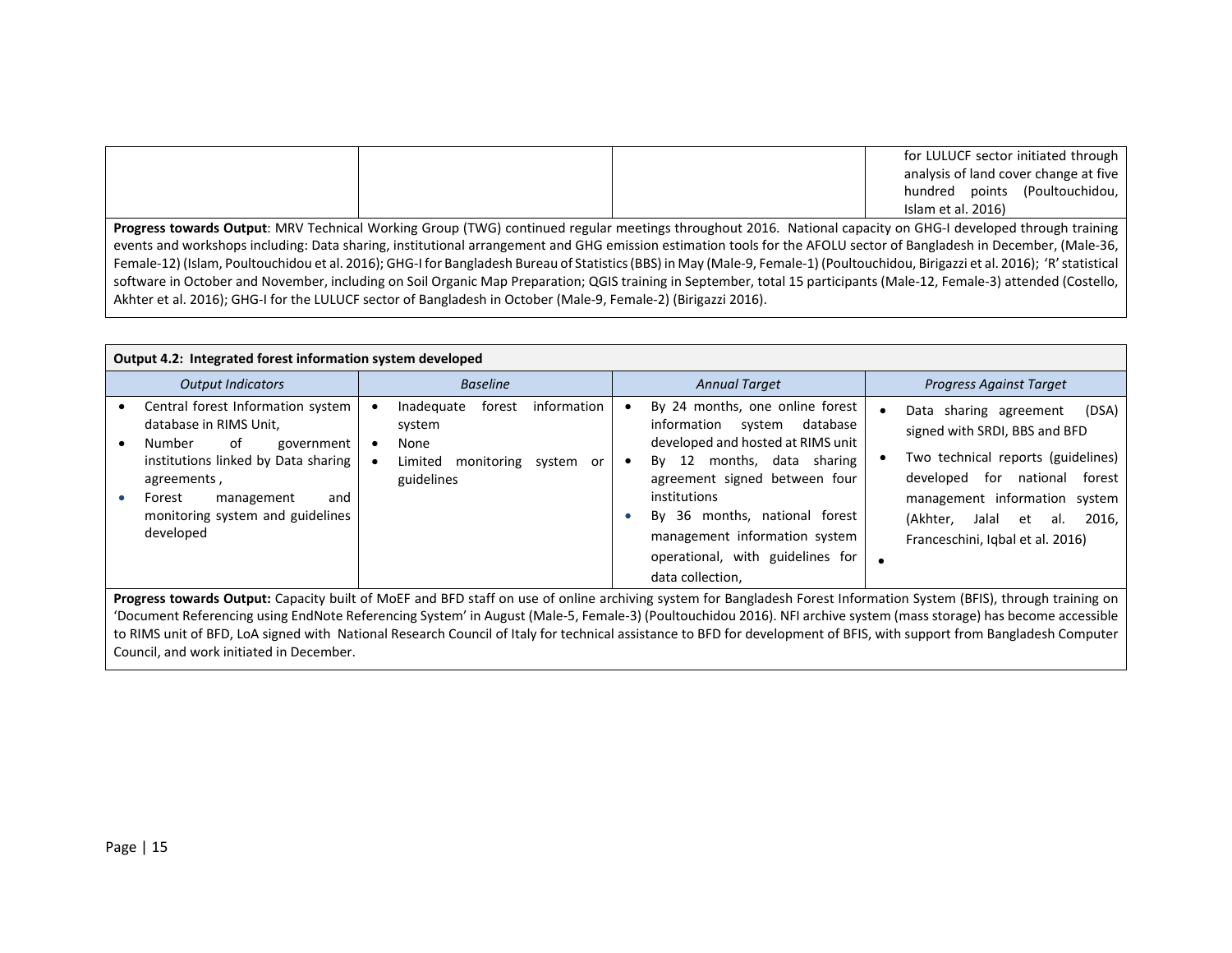#### 6. **Warsaw Framework for REDD+ and Associated UNFCCC Decisions**

This section aims to provide insight and to support <sup>a</sup> thought process into how countries are progressing against the framework of the convention, namely: 5.1) a National REDD+ Strategy or Action Plan; 5.2) a Safeguards and Safeguards Information System; 5.3) a National Forest Reference Emission Level/National Forest Reference Level; and 5.4.) <sup>a</sup> National Forest Monitoring System. Only complete the sections that apply to the priorities identified for the country and mark as N/A any criteria that do not apply to the context of the country.

### **National Strategy or Action Plan**

Supported by (select all that apply and provide name of other source): □ National Programme; □ Targeted Support; □ Other Source; □ Not Applicable

Please provide <sup>a</sup> brief description of the progress being made in developing <sup>a</sup> National REDD+ Strategy or Action Plan (NS/AP) as well asthe source of the support provided in this regard (100 words):

In 2016, the Drivers of Deforestation and Degradation study was completed, outlining the main drivers and their underlying causes, and the barriers to forest biomass enhancement. On the basis of this study, it was determined that Bangladesh's national REDD+ strategy should focus on drivers relate to illegal felling, fuelwood collection, agriculture expansion, encroachment, and poor governance, in order to reduce deforestation and forest degradation. Appropriate policies and measures to address these drivers and barriers will be determined through national consultation processes and expert analyses in 2017 To facilitate efficient management of the REDD+ strategy development process, the REDD+ Cell was restructured, and it's ToR revised.

| Indicator                                                                                   | Qualifier (select all that apply)                                                                                               | Please provide a short narrative describing the reason for selection<br>as well as means/source of verification                 |
|---------------------------------------------------------------------------------------------|---------------------------------------------------------------------------------------------------------------------------------|---------------------------------------------------------------------------------------------------------------------------------|
| Does the country have a<br>National Strategy or<br>Action Plan (NS/AP) to<br>achieve REDD+? | Not yet initiated                                                                                                               | The National Programme commenced the study on Identification                                                                    |
|                                                                                             | Under design                                                                                                                    | of Drivers of Deforestation and Forest Degradation from October                                                                 |
|                                                                                             | Drafted, under deliberation                                                                                                     | to December 2016. The study started with methodology                                                                            |
|                                                                                             | Adopted                                                                                                                         | validation workshop on 22nd October 2016 followed by 9 regional<br>level workshops in different parts of the country up to 12th |
|                                                                                             | Link to the NS/AP provided on the UNFCCC REDD+ Web Platform<br>Info Hub                                                         | December 2016. The consultant team has analyzed the results<br>and submitted the draft report. In addition to identification of |
|                                                                                             | Implementation in early stages                                                                                                  | drivers, the stakeholders also suggested actions to reduce                                                                      |
|                                                                                             | Full implementation of NS/AP                                                                                                    | deforestation and degradation.                                                                                                  |
| Degree of completeness<br>of national REDD+                                                 | The NS/AP identifies, assesses and prioritises the direct and<br>underlying drivers of deforestation and forest degradation, as | The D&D study identifies drivers, direct and indirect, provided a<br>list of priority drives and identified barriers.           |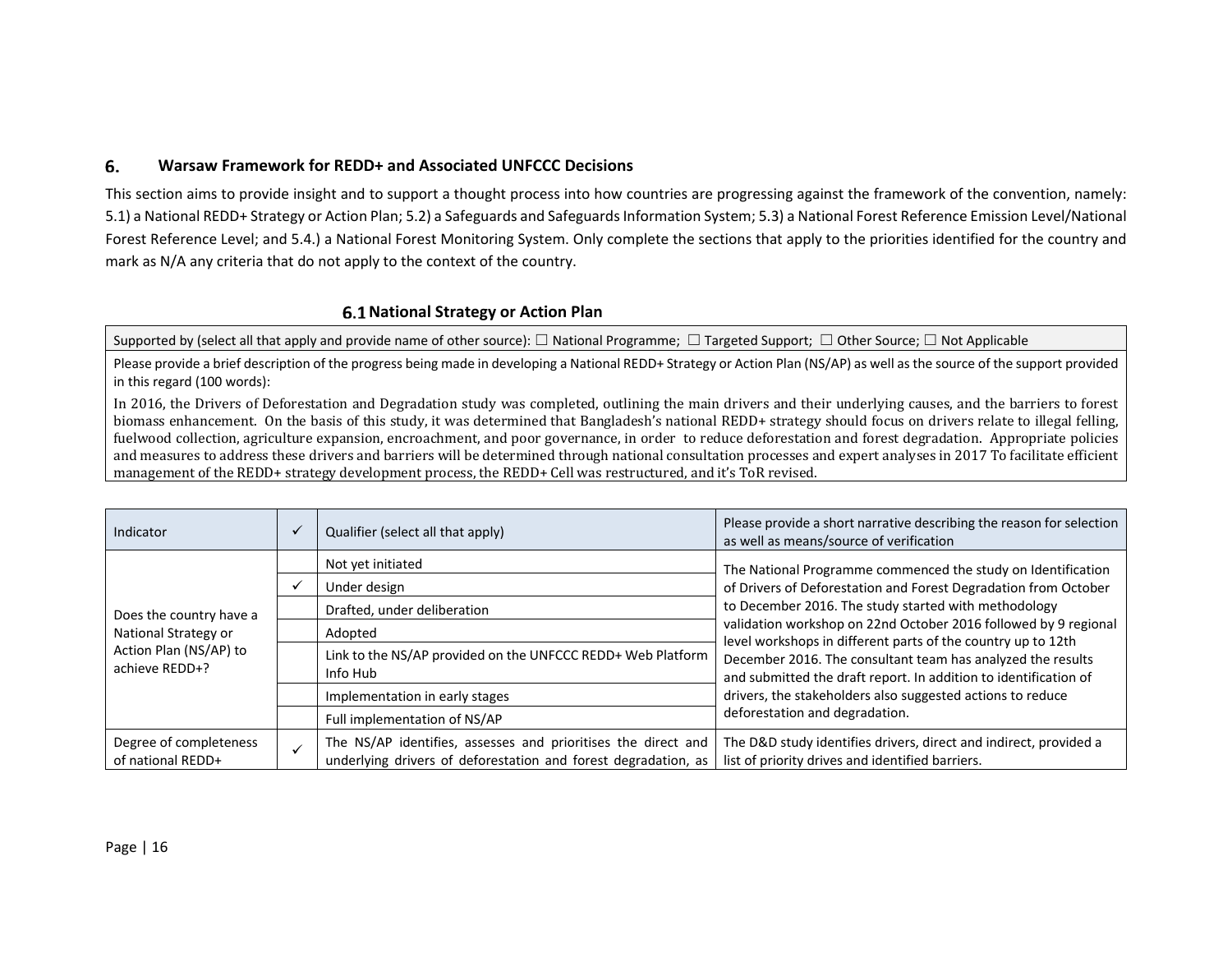| strategies and/or action<br>plans.                                                                     | well as the barriers to the "plus" $(+)^9$ activities on the basis of<br>robust analyses.                                                                                                                                                                     |     |
|--------------------------------------------------------------------------------------------------------|---------------------------------------------------------------------------------------------------------------------------------------------------------------------------------------------------------------------------------------------------------------|-----|
|                                                                                                        | The NS/AP proposes a coherent and co-ordinated set of policies<br>and measures (PAMs) for REDD+ that are proportionate to the<br>drivers & barriers, results-oriented and feasible.                                                                           | n/a |
|                                                                                                        | The NS/AP relates to the scope and scale of the FREL/FRL, taking<br>into account national circumstances.                                                                                                                                                      | n/a |
|                                                                                                        | The NS/AP defines the institutional arrangements for REDD+<br>implementation, including governance measures, participatory<br>oversight and inter-sectoral coordination.                                                                                      | n/a |
|                                                                                                        | The NS/AP is developed through a multi-stakeholder, gender-<br>responsive and participatory consultation and dialogue process.                                                                                                                                | n/a |
| Degree to which the<br>NS/AP incorporates<br>principles of social                                      | The proposed policies and measures for REDD+ integrate gender-<br>responsive actions.                                                                                                                                                                         | n/a |
| inclusion and gender<br>equality.                                                                      | The proposed policies and measures for REDD+ consider the<br>realization of land and resource tenure rights (when relevant), as<br>well as the development priorities of indigenous peoples and<br>local communities as well as their development priorities. | n/a |
| Degree of anchoring of<br>the NS/AP in the national<br>development policy and<br>institutional fabric. | There is effective inter-ministerial coordination for REDD+<br>action.                                                                                                                                                                                        | n/a |
|                                                                                                        | Endorsement of the NS/AP has been obtained at a high political<br>level, beyond the agency or ministry that led the REDD+<br>readiness process.                                                                                                               | n/a |
|                                                                                                        | REDD+ actions or targets are embedded in the national plan or<br>policy for sustainable development.                                                                                                                                                          | n/a |
|                                                                                                        | There is evidence that ministries/agencies outside the forest and<br>environment sectors are committed to implementing REDD+<br>policies and measures.                                                                                                        | n/a |
|                                                                                                        | Financing arrangements to start implementing the NS/AP (or to<br>channel results-based finance) are designed.                                                                                                                                                 | n/a |

 $9$  Plus (+) activities within the context of REDD+ refer to conservation of forest carbon stocks, sustainable management of forests and enhancement of forest carbon stocks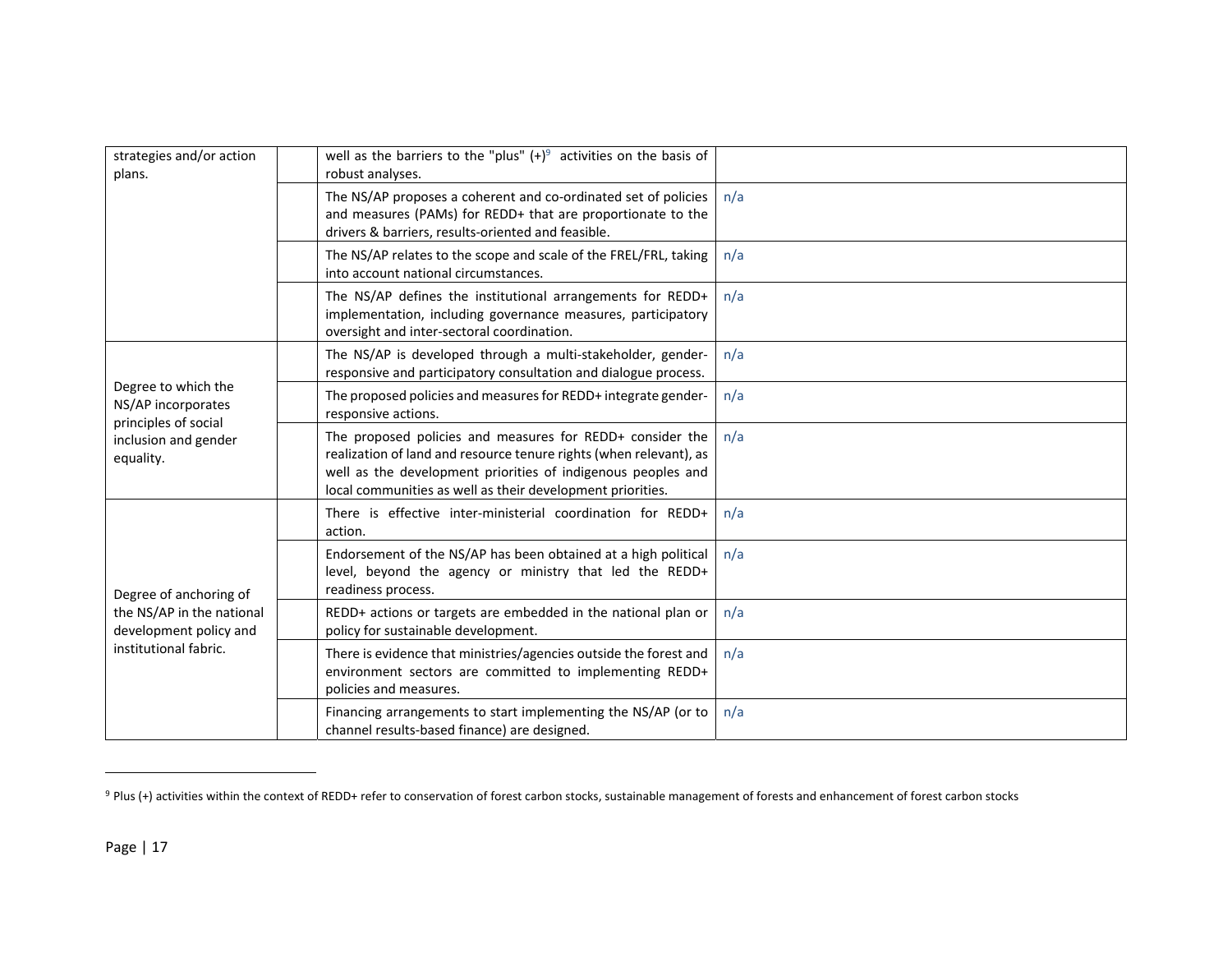### **Safeguard Information System**

Supported by (select all that apply and provide name of other source): □ National Programme; □ Targeted Support; □ Other Source; □ Not Applicable

Please provide <sup>a</sup> brief description of the progress being made in developing <sup>a</sup> Safeguard Information System (SIS) as well as the source of the support provided in this regard (100 words):

The NP does not include activities related to Safeguards and SIS and this was clarified to stakeholders during the inception workshop.

| Indicator                                                                                                                             | $\checkmark$ | Descriptor (select all that apply)                                                                                                                                                   | Please provide a short narrative describing the reason for selection<br>as well as means/source of verification. |  |
|---------------------------------------------------------------------------------------------------------------------------------------|--------------|--------------------------------------------------------------------------------------------------------------------------------------------------------------------------------------|------------------------------------------------------------------------------------------------------------------|--|
|                                                                                                                                       | ✓            | No                                                                                                                                                                                   |                                                                                                                  |  |
|                                                                                                                                       |              | SIS objectives determined                                                                                                                                                            |                                                                                                                  |  |
| Does the country have a                                                                                                               |              | Safeguard information needs and structure determined.                                                                                                                                |                                                                                                                  |  |
| Safeguard Information<br>System (SIS) that provides                                                                                   |              | Existing information systems and sources assessed.                                                                                                                                   |                                                                                                                  |  |
| information on how the<br>Cancun safeguards are<br>being addressed and<br>respected throughout<br>implementation of REDD+<br>actions? |              | The SIS is designed, building on existing, together with any novel,<br>information systems and sources clearly articulated in a national<br>government-endorsed document.            | n/a                                                                                                              |  |
|                                                                                                                                       |              | The SIS is functional, building on existing, together with any<br>novel, information systems and sources that are clearly<br>articulated in a national government-endorsed document. |                                                                                                                  |  |
|                                                                                                                                       |              | Summary of information on REDD+ safeguards, informed by the<br>SIS, has been submitted to UNFCCC.                                                                                    |                                                                                                                  |  |
| Degree of completeness<br>of the design of a country<br>approach to address the<br>social and environmental<br>safeguards for REDD+   |              | Aligns with the NS/AP, covering the social and environmental<br>benefits and risks of the policies & measures for REDD+ being<br>considered by the countries.                        | n/a                                                                                                              |  |
|                                                                                                                                       |              | Defines specific policies, laws and regulations (PLRs), as well as<br>other measures, to address the identified benefits and risks.                                                  | n/a                                                                                                              |  |
|                                                                                                                                       |              | Have institutional arrangements and/or capacities to implement<br>those PLRs and to monitor the REDD+ safeguards.                                                                    | n/a                                                                                                              |  |
|                                                                                                                                       |              | Transparently provides information on how safeguards are<br>respected and addressed.                                                                                                 | n/a                                                                                                              |  |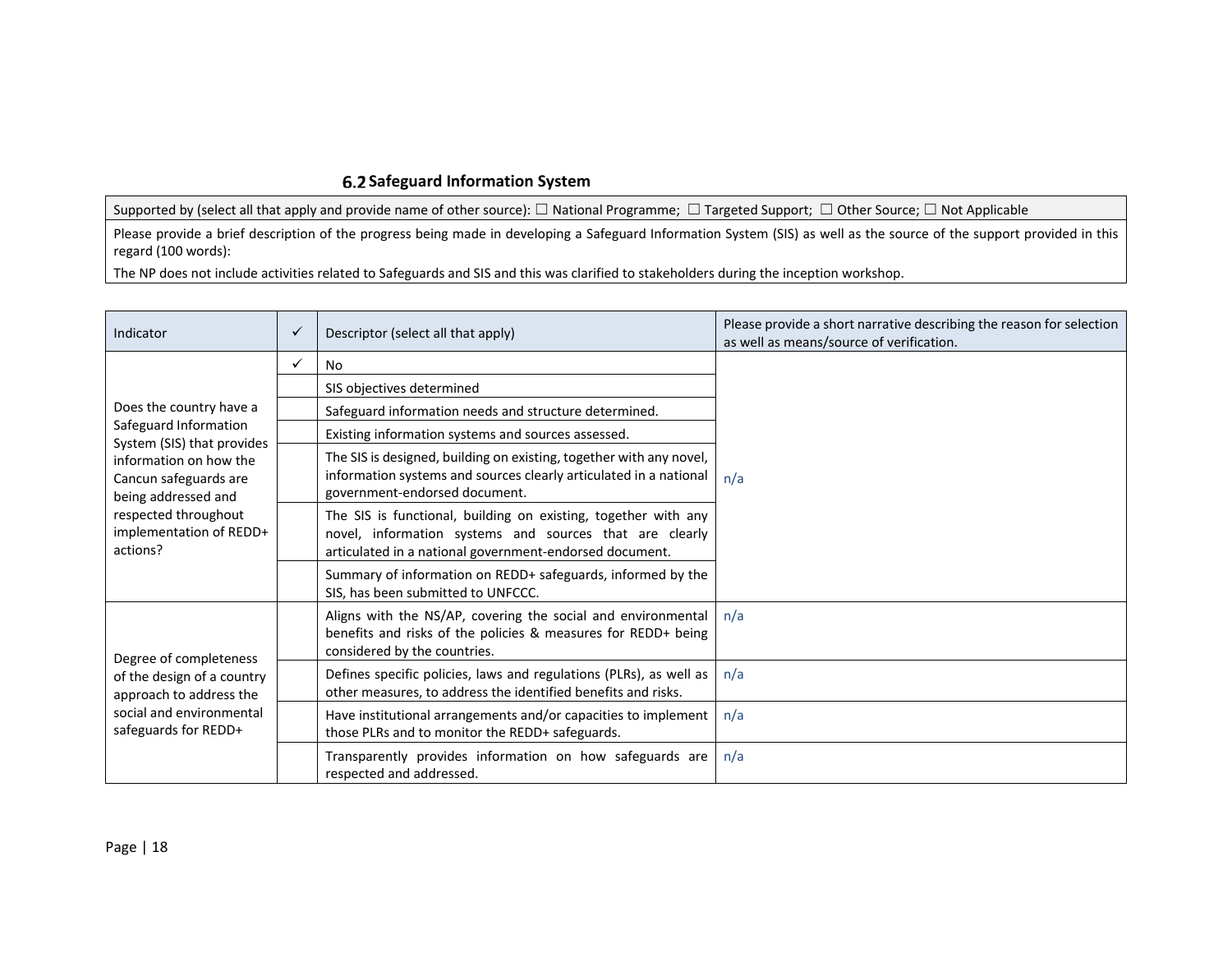### **Forest Reference Emission Level / Forest Reference Level**

Supported by (select all that apply and provide name of other source): □ National Programme; □ Targeted Support; □ Other Source; □ Not Applicable

Please provide a brief description of the progress being made in developing a Forest Reference Emission Level / Forest Reference Level (FREL/FRL)as well as the source of the support provided in this regard (100 words):

A methodology for historical forest cover change assessment was developed and satellite data was identified. The NP developed an Activity Database and built national capacity for remote sensing and GIS., in the process supporting the team for the Third National Communication (TNC) to the UNFCCC with advice and data for the LULUCF sector.

| Indicator                             | ✓ | Descriptor (select all that apply)                                                                                                          | Please provide a short narrative describing the reason for selection as<br>well as means/source of verification                                                                                                                                                                                    |  |
|---------------------------------------|---|---------------------------------------------------------------------------------------------------------------------------------------------|----------------------------------------------------------------------------------------------------------------------------------------------------------------------------------------------------------------------------------------------------------------------------------------------------|--|
|                                       |   | Not yet initiated                                                                                                                           | The ground work of establishing FRL has been progressing. During the<br>reporting period, the methodology for historical assessment of forest<br>degradation and deforestation is under development. Two potential<br>methodological approaches were proposed and shared with BFD (Jalal<br>2016). |  |
|                                       |   | Capacity building phase                                                                                                                     |                                                                                                                                                                                                                                                                                                    |  |
| Has the country                       |   | Preliminary construction phase                                                                                                              |                                                                                                                                                                                                                                                                                                    |  |
| established a FREL/FRL?               |   | Advanced <sup>10</sup> construction phase                                                                                                   |                                                                                                                                                                                                                                                                                                    |  |
|                                       |   | Submission drafted                                                                                                                          |                                                                                                                                                                                                                                                                                                    |  |
|                                       |   | Submitted to the UNFCCC                                                                                                                     |                                                                                                                                                                                                                                                                                                    |  |
| Robustness of FREL/FRL<br>submissions |   | Submission is transparent, complete, consistent and as<br>much as possible accurate and allows reconstruction of the<br>submitted FREL/FRL. | [input text]                                                                                                                                                                                                                                                                                       |  |
|                                       |   | Includes pools and gases, and REDD+ activities (Scope) and<br>justification for omitting significant pools and/or activities.               | [input text]                                                                                                                                                                                                                                                                                       |  |
|                                       |   | Justifies where the submission is inconsistent with previous<br>versions of GHG inventory.                                                  | [input text]                                                                                                                                                                                                                                                                                       |  |
|                                       |   | Includes details of the forest definition used and national<br>circumstances.                                                               | [input text]                                                                                                                                                                                                                                                                                       |  |
|                                       |   | Defines the geographic area covered by FREL/FRL (scale).                                                                                    | [input text]                                                                                                                                                                                                                                                                                       |  |

<sup>&</sup>lt;sup>10</sup> FREL/FRL elements defined or at an advanced stage (scope, scale, forest definition, methodology and data compilation).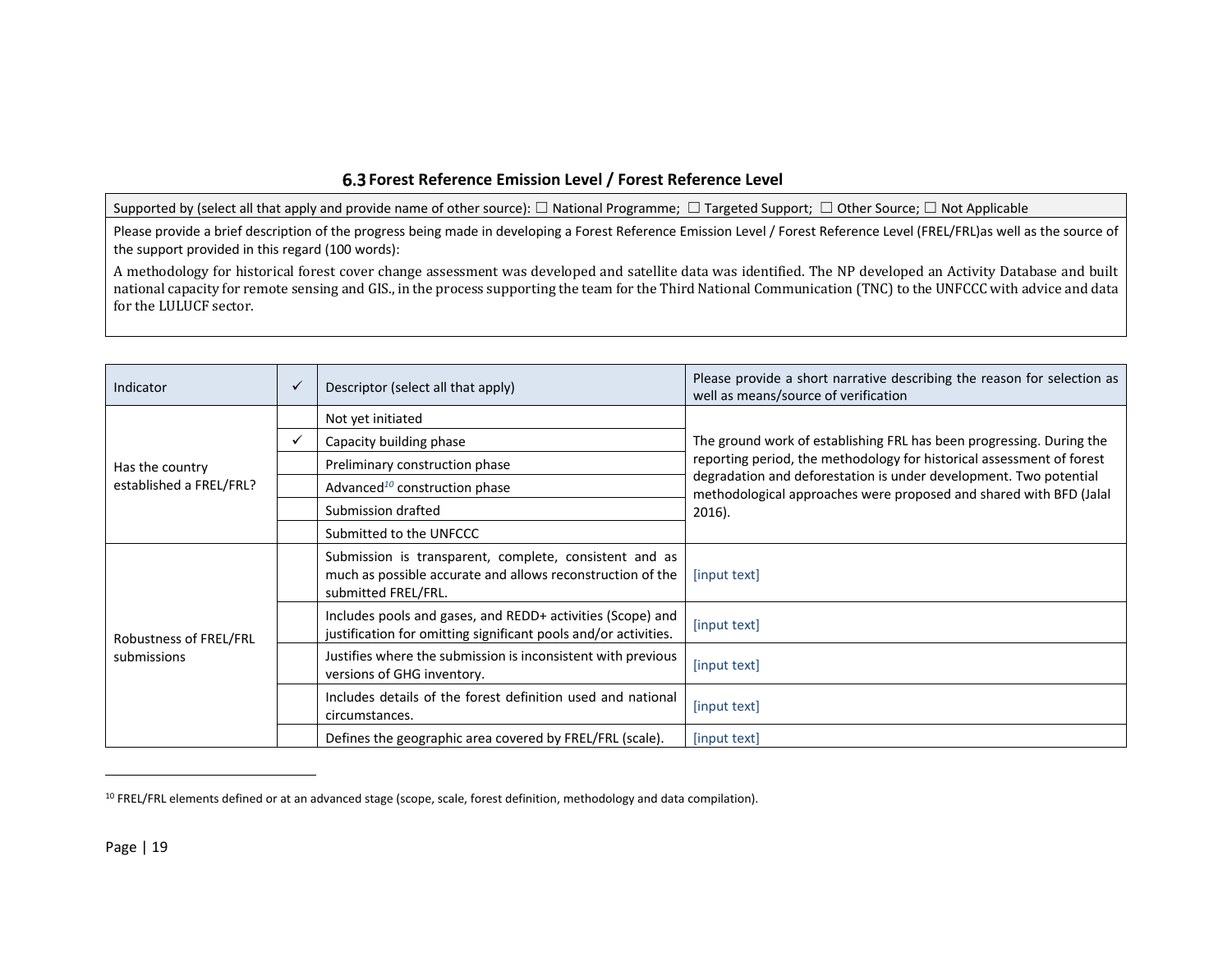### **National Forest Monitoring System**

Supported by (select all that apply and provide name of other source): □ National Programme; □ Targeted Support; □ Other Source; □ Not Applicable

Please provide <sup>a</sup> brief description of the progress being made in developing <sup>a</sup> National Forest Monitoring System (NFMS) as well as the source of the support provided in this regard (100 words):

As part of the NFMS, the NP started development of a forest information system for land cover and prepared a database of Emission Factors. The NP developed and is maintaining a reference system and archive for all the collected data, documents and maps relevant for the NFMS.

| Indicator                                                               | ✓ | Descriptor (select all that apply)                                                                                                                           | Please provide a short narrative describing the reason for selection as<br>well as means of verification                                                |
|-------------------------------------------------------------------------|---|--------------------------------------------------------------------------------------------------------------------------------------------------------------|---------------------------------------------------------------------------------------------------------------------------------------------------------|
| Has the country<br>established a NFMS?                                  |   | No                                                                                                                                                           |                                                                                                                                                         |
|                                                                         |   | NFMS capacity building phase                                                                                                                                 | Firstly, two trainings on GHG inventory for the LULUCF sector of                                                                                        |
|                                                                         |   | Preliminary construction phase                                                                                                                               | Bangladesh were organized during May and October, 2016.<br>Secondly, to develop an integrated forest information system, a                              |
|                                                                         |   | Advanced <sup>11</sup> construction phase                                                                                                                    | training was organized in August, 2016 on document referencing                                                                                          |
|                                                                         |   | NFMS generating preliminary information for monitoring<br>and MRV                                                                                            | system applying 'EndNote' software.<br>A three-day training workshop on data sharing, institutional                                                     |
|                                                                         |   | NFMS institutionalized and generating REDD+ monitoring<br>and MRV (satellite land monitoring system, national forest<br>inventory, greenhouse gas inventory) | arrangement and GHG emission estimation tools for the AFOLU<br>sector of Bangladesh was organized in December, 2016.                                    |
| Degree of completeness<br>of the NFMS in UN-REDD<br>supported countries |   | NFMS includes a Satellite Land Monitoring System (SLMS)                                                                                                      | Methodology for historical assessment of land use change is under<br>development                                                                        |
|                                                                         |   | NFMS includes a National Forest Inventory (NFI)                                                                                                              | National forest inventory is ongoing since November 2016                                                                                                |
|                                                                         |   | NFMS includes a National GHG Inventory (GHGi)                                                                                                                | One Emission Factor Database (EFDB) and activity database has<br>been developed initially for LULUCF (Land use, Land Use Change and<br>Forestry) sector |
|                                                                         |   | The NFMS is suitable for estimating anthropogenic forest-<br>related greenhouse gas emissions by sources, and removals                                       | [input text]                                                                                                                                            |

<sup>&</sup>lt;sup>11</sup> NFMS elements at an advanced stage (satellite land monitoring system, national forest inventory, greenhouse gas inventory).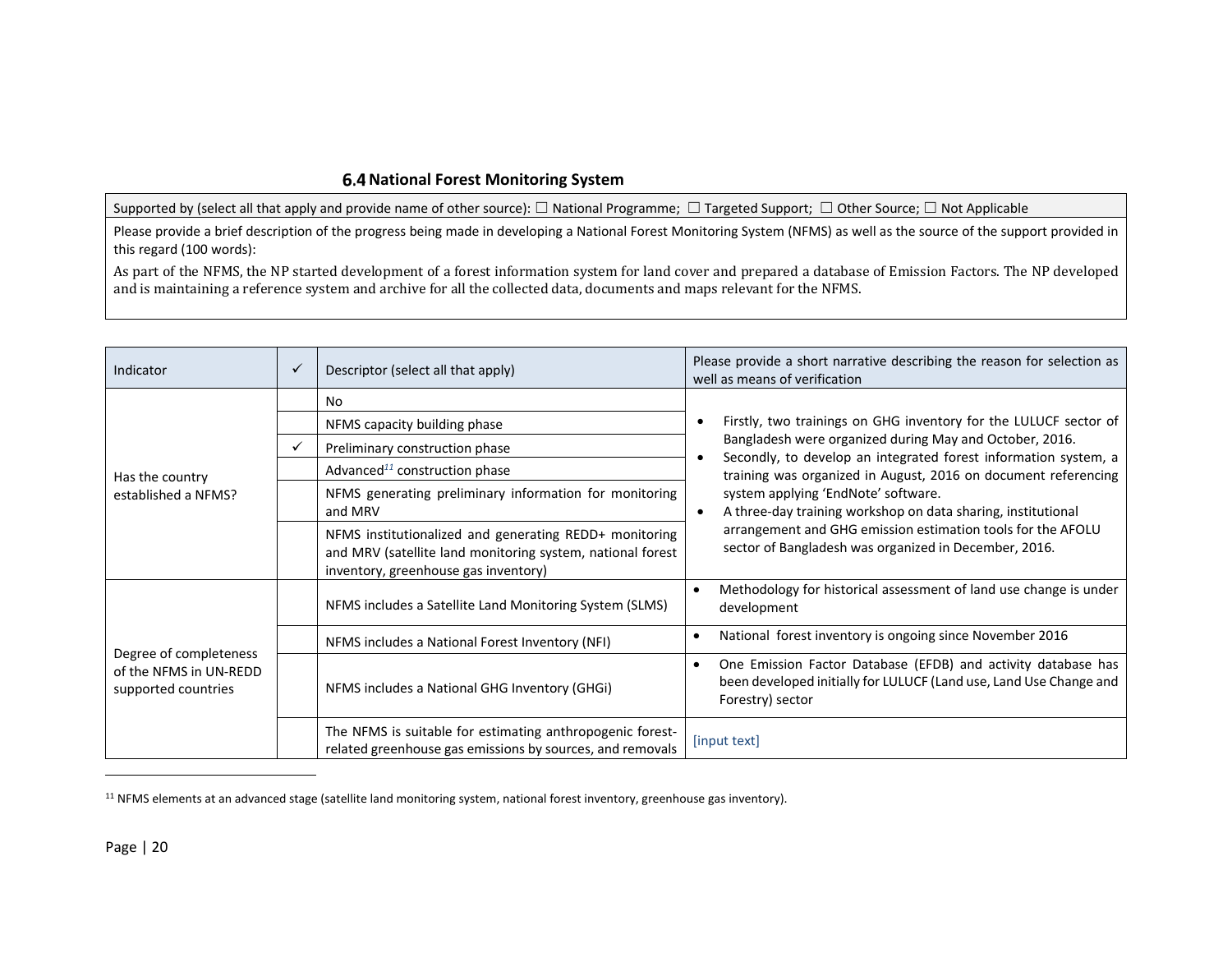|  | by sinks, forest carbon stocks, and forest-area changes<br>resulting from the implementation of REDD+ activities; |              |
|--|-------------------------------------------------------------------------------------------------------------------|--------------|
|  | The NFMS is consistent with Intergovernmental Panel on<br>Climate Change (IPCC) guidance and guidelines;          | [input text] |
|  | The NFMS enables the assessment of different types of<br>forest in the country, including natural forest.         | [input text] |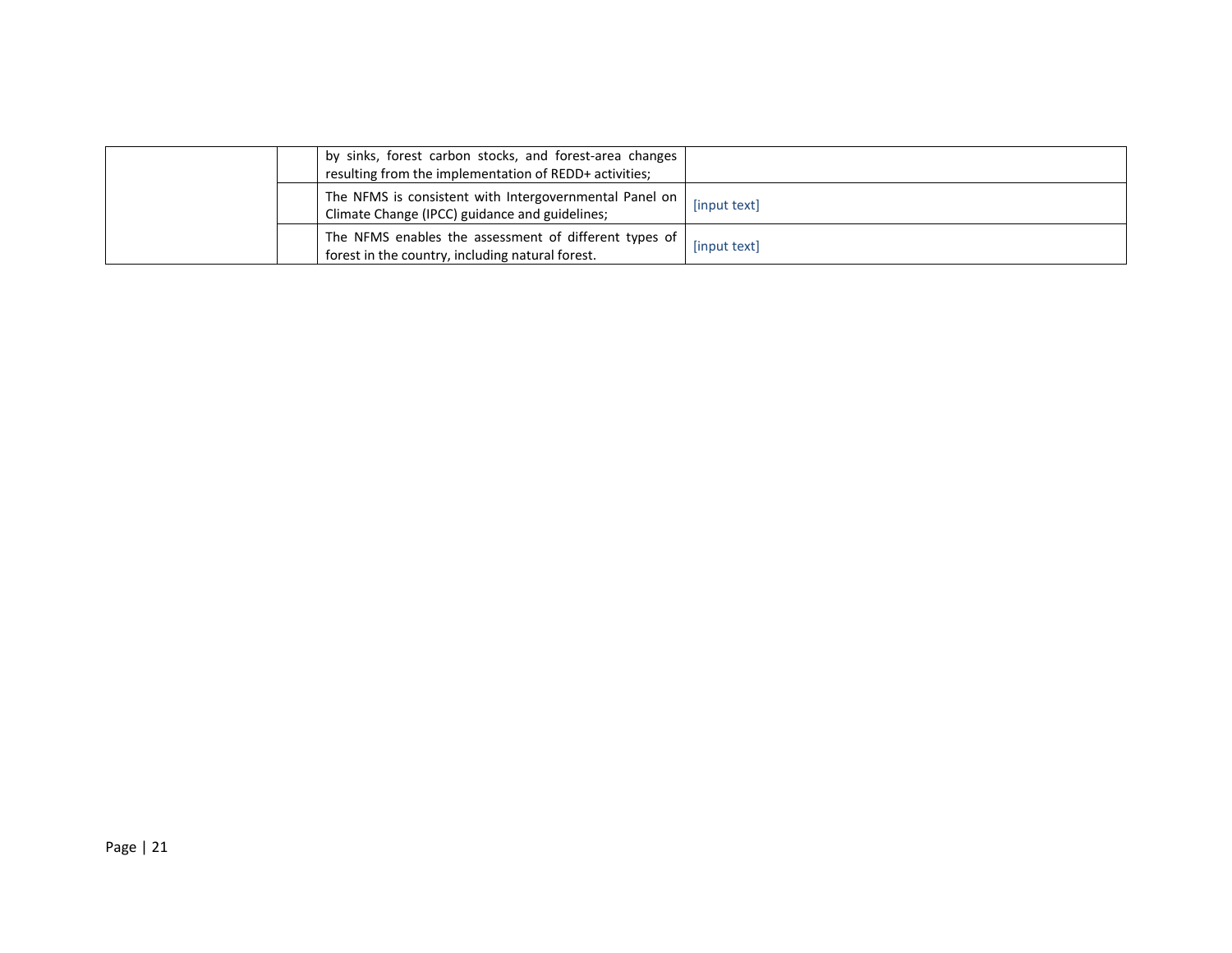#### 7. **Financial Delivery**

In the table below, please provide information on expenditure for 2016 and the planned and anticipated expenditure for the year 2017. These are to be provided against the Annual Work Plan (AWP) for 2017 as approved by the PEB/NSC, meaning before any budget revisions were done. Anticipated expenditure by 31 December 2017 should indicate what would be realistically expended at the end of the year, and therefore provide a measure of deviation against the AWP.

| Programme Outcome                                                                                                            | <b>UN</b><br>Organization      | Annual<br>Expenditure <sup>12</sup> for<br>2016 (as of 31<br>Dec 2016) | Planned<br>Expenditure for<br>201713 | <b>Final Expenditure</b><br>for 2016 <sup>14</sup> |
|------------------------------------------------------------------------------------------------------------------------------|--------------------------------|------------------------------------------------------------------------|--------------------------------------|----------------------------------------------------|
| Outcome<br>1:<br><b>IMPROVED</b>                                                                                             | <b>FAO</b>                     |                                                                        |                                      |                                                    |
| <b>STAKEHOLDER</b><br><b>AWARENESS</b>                                                                                       | <b>UNDP</b>                    | 40,981.98                                                              | 170,094.00                           | 40,981.98                                          |
| <b>AND</b><br><b>EFFECTIVE</b><br><b>STAKEHOLDER</b><br><b>ENGAGEMENT</b>                                                    | <b>UNEP</b>                    | n/a                                                                    | n/a                                  | n/a                                                |
| Sub-total                                                                                                                    |                                | 40,981.98                                                              | 170,094.00                           | 40,981.98                                          |
| <b>NATIONAL</b><br>2:<br>Outcome                                                                                             | <b>FAO</b>                     |                                                                        |                                      |                                                    |
| REDD+<br><b>STRATEGY</b>                                                                                                     | <b>UNDP</b>                    | 258,096.70                                                             | 408,590.90                           | 258,096.70                                         |
| <b>PREPARATION SUPPORTED</b>                                                                                                 | <b>UNEP</b>                    | n/a                                                                    | n/a                                  | n/a                                                |
| Sub-total                                                                                                                    |                                | 258,096.70                                                             | 408,590.90                           | 258,096.70                                         |
| Outcome 3: PREPARATION                                                                                                       | <b>FAO</b>                     | 147,260.00                                                             | 232,500.00                           | 147,260.00                                         |
| OF<br><b>NATIONAL</b><br><b>FOREST</b>                                                                                       | <b>UNDP</b>                    |                                                                        |                                      |                                                    |
| REFERENCE EMISSION LEVEL<br>AND/OR<br>(REL)<br><b>FOREST</b><br><b>REFERENCE</b><br><b>LEVEL</b><br>(RL)<br><b>SUPPORTED</b> | UNEP                           | n/a                                                                    | n/a                                  | n/a                                                |
| Sub-total                                                                                                                    |                                | 147,260.00                                                             | 232,500.00                           | 147,260.00                                         |
| Outcome 4: ESTABLISHMENT                                                                                                     | <b>FAO</b>                     | 57,761.00                                                              | 234,789.72                           | 57,761.00                                          |
| OF<br><b>NATIONAL</b><br><b>FOREST</b>                                                                                       | <b>UNDP</b>                    |                                                                        |                                      |                                                    |
| <b>MONITORING</b><br><b>SYSTEM</b><br><b>SUPPORTED</b>                                                                       | <b>UNEP</b>                    | n/a                                                                    | n/a                                  | n/a                                                |
| Sub-total                                                                                                                    |                                | 57,761.00                                                              | 234,789.72                           | 57,761.00                                          |
|                                                                                                                              | <b>FAO</b>                     | 14,352.00                                                              | 32,710.28                            | 14,352.00                                          |
| <b>Indirect Support Costs</b>                                                                                                | <b>UNDP</b>                    | 20,935.51                                                              | 40,507.94                            | 20,965.56                                          |
| (7% GMS)                                                                                                                     | <b>UNEP</b>                    | n/a                                                                    | n/a                                  | n/a                                                |
|                                                                                                                              | Indirect Support Costs (Total) | 35,287.51                                                              | 73,218.22                            | 35,287.51                                          |
|                                                                                                                              | 219,373.00                     | 500,000.00                                                             | 219,373.00                           |                                                    |
|                                                                                                                              | 320,014.19                     | 619,192.84                                                             | 320,014.19                           |                                                    |
|                                                                                                                              | n/a                            | n/a                                                                    | n/a                                  |                                                    |
|                                                                                                                              | 539,387.19                     | 1,119,192.84                                                           | 539,387.19                           |                                                    |

<sup>12</sup> The sum of commitments and disbursements for 2016

<sup>13</sup>As indicated in the 2017 annual work plan.

<sup>&</sup>lt;sup>14</sup> As indicated in the 2016 annual work plan.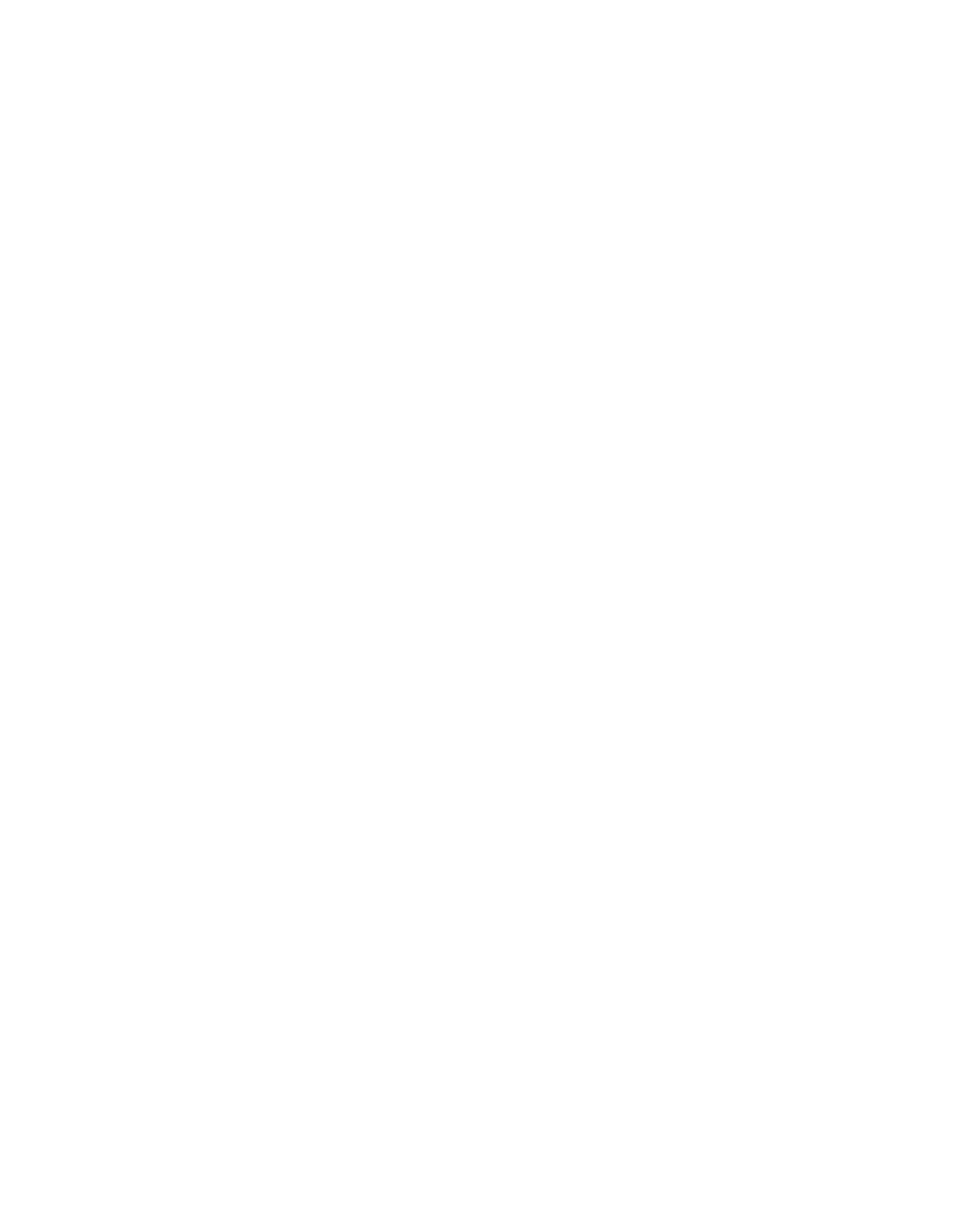#### 8. **Adaptive management**

Referring to the deviations and delays indicated in the results framework above and considering whether expenditures are on track, please provide a short narrative of delays encountered, the reasons for them and what action has been considered to alleviate their impact on the Programme. Please indicate if these have been discussed at the Programme Executive Board (PEB) or National Steering Committee (NSC) meetings, between the Programme Management Unit (PMU) and national counterparts and what measures have been proposed to overcome them.

### **Delays and Corrective Actions**

What delays/obstacles were encountered at country level? [150 words]

To better integrate with national development programmes and policy and ensure national ownership, the NP had to go through a national planning and registry process through the submission of a Technical Project Proposal (TPP) and review process. The TPP went through a two‐stage assessment under GoB processes and was finally approved by Ministry of Planning on 19<sup>th</sup> June and from Ministry of Environment and Forests on 30<sup>th</sup> June 2016. The official start of the NP was therefore delayed by one year.

Have any of the delays/obstacles been raised and/or discussed at the Programme Steering Committee meetings? [150 words]

 $⊠$  Yes;  $□$  No

Before the approval of NP – TPP, the PMU could not hold a PEB meeting. Subsequent to the approval of the TPP on 30<sup>th</sup> June, the PEB was formed through an official notice on 21<sup>st</sup> July 2016 and the first meeting took place on 3<sup>rd</sup> August, including an inception workshop. The PEB suggested better planning, more allocation of resources to speed up studies and to make up for time lost.

What are the delays/obstacles anticipated in terms of their impact on the NP? [150 words]

Due to delayed start, the key series of studies required to develop the REDD+ strategy could not be completed as per original design. So the NP is anticipating a delay by several months in formulation of the National Strategy/Action Plan.

How are these delays/obstacles being addressed? [150 words]

In order to make up for the time lost, the NP has started with the most important studies i.e., D&D. this study will determine the course of other studies.

### **Opportunities and Partnerships**

Over the reporting period, have any opportunities that were not foreseen in the design of the programme been identified to help advance efforts on REDD+? [150 words]

N/A

How are these opportunities being incorporated into the work of the NP? [150 words]

N/A